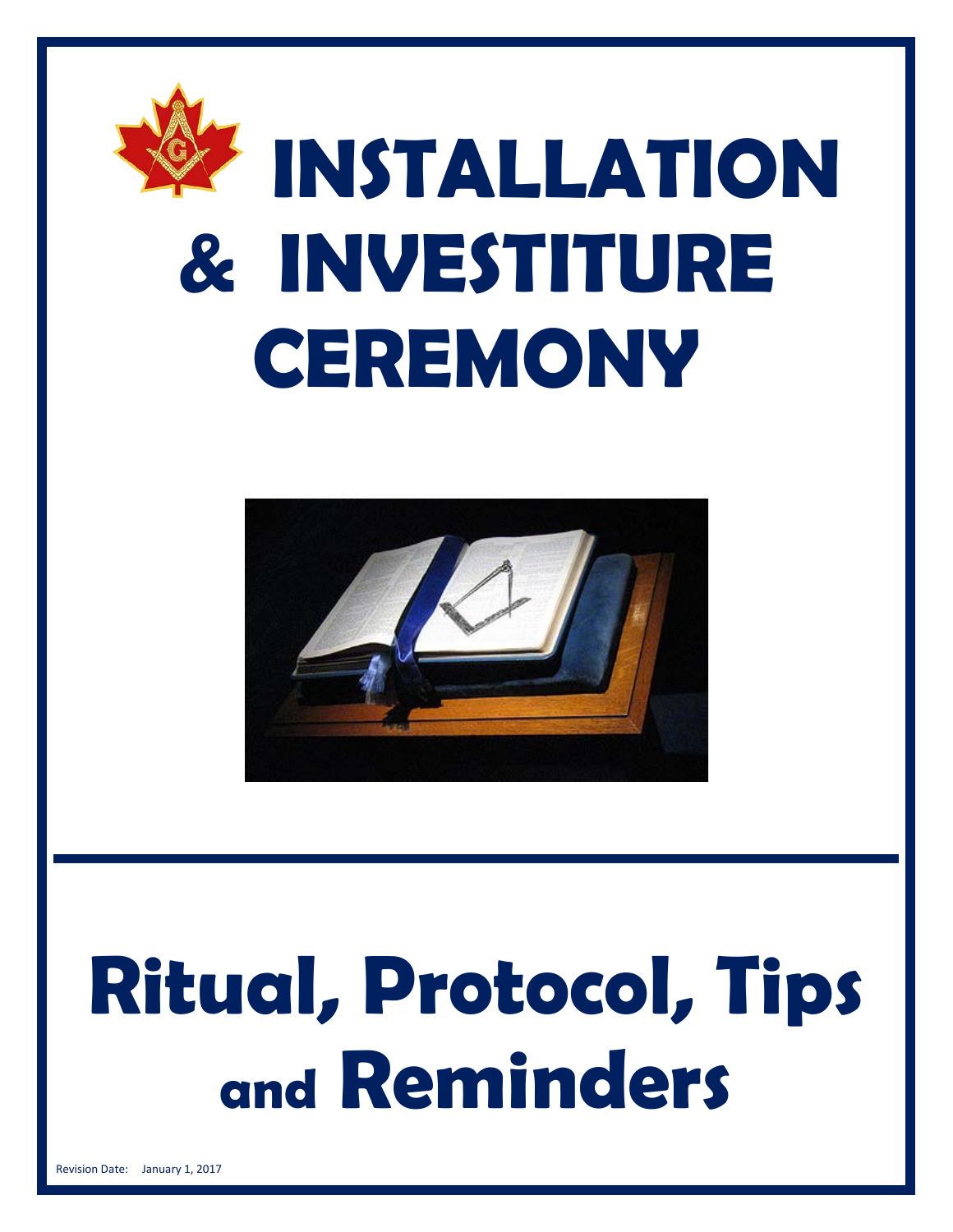

# **INSTALLATIONS and INVESTITURES Ritual, Protocol, Tips and Reminders**

| <b>TOPIC</b> |                                                                                                                                                                                                                                                                                                                                                                                                                                                                                                                                                                                                                                                                                                                    |
|--------------|--------------------------------------------------------------------------------------------------------------------------------------------------------------------------------------------------------------------------------------------------------------------------------------------------------------------------------------------------------------------------------------------------------------------------------------------------------------------------------------------------------------------------------------------------------------------------------------------------------------------------------------------------------------------------------------------------------------------|
|              |                                                                                                                                                                                                                                                                                                                                                                                                                                                                                                                                                                                                                                                                                                                    |
| A            | AFFIRMATION OF CHOICE OF W.M.                                                                                                                                                                                                                                                                                                                                                                                                                                                                                                                                                                                                                                                                                      |
|              | When the I.M. asks the brethren if they are still satisfied with their choice of W.M., you can only<br>$\bullet$<br>answer for yourself. The correct response is either "I am" or "I am not".                                                                                                                                                                                                                                                                                                                                                                                                                                                                                                                      |
|              | <b>APRONS</b>                                                                                                                                                                                                                                                                                                                                                                                                                                                                                                                                                                                                                                                                                                      |
|              | A brother who received his apron from another Jurisdiction should not wear that apron while he is<br>$\bullet$<br>serving as an Officer in our Jurisdiction. He should wear the same apron as are worn by all the other<br>Lodge Officers. (Q&A General Question #58, page 16)<br>Size the Master Elect's new apron on him before lodge is opened.<br>$\bullet$                                                                                                                                                                                                                                                                                                                                                    |
| B            | <b>BACKUP</b>                                                                                                                                                                                                                                                                                                                                                                                                                                                                                                                                                                                                                                                                                                      |
|              | Ideally, the I.M. should arrange for a backup of all the key offices and lectures, (D of C, Wardens,<br>$\bullet$<br>General Charge, etc.) - including for himself!                                                                                                                                                                                                                                                                                                                                                                                                                                                                                                                                                |
|              | BOOK OF CONSTITUTION, WARRANT, BY-LAWS and MINUTE BOOK                                                                                                                                                                                                                                                                                                                                                                                                                                                                                                                                                                                                                                                             |
|              | These items are to be presented to the new W.M. on the level.                                                                                                                                                                                                                                                                                                                                                                                                                                                                                                                                                                                                                                                      |
| $\mathsf{C}$ | <b>CEREMONY OF INSTALLATION</b>                                                                                                                                                                                                                                                                                                                                                                                                                                                                                                                                                                                                                                                                                    |
|              | It is one of the most important ceremonies in Craft Masonry. The Installing Master must take due care<br>to ensure that the ceremony will be performed in an exemplary manner.                                                                                                                                                                                                                                                                                                                                                                                                                                                                                                                                     |
|              | (Page 103, Meeting The Challenge)                                                                                                                                                                                                                                                                                                                                                                                                                                                                                                                                                                                                                                                                                  |
|              | "No Master or Warden is chosen by seniority, but for his merit."<br>$\bullet$                                                                                                                                                                                                                                                                                                                                                                                                                                                                                                                                                                                                                                      |
|              | (Book of Constitution, "The Charges of a Freemason")                                                                                                                                                                                                                                                                                                                                                                                                                                                                                                                                                                                                                                                               |
|              | <b>COLLARS</b>                                                                                                                                                                                                                                                                                                                                                                                                                                                                                                                                                                                                                                                                                                     |
|              | If a Past Grand Lodge Officer is elected (or appointed) to be an Officer, he must divest himself of his<br>$\bullet$<br>Grand Lodge collar before being invested with the collar of his office.                                                                                                                                                                                                                                                                                                                                                                                                                                                                                                                    |
|              | Collars should never be "stacked". Neither is there a "symbolic investiture", following which the Past<br>$\bullet$<br>GLO reassumes his G.L. collar.                                                                                                                                                                                                                                                                                                                                                                                                                                                                                                                                                              |
|              | There is no requirement that Officers of an Installing Board wear the collars of the office they are<br>$\bullet$<br>temporarily assuming. (Q&A General Question #114, page 26)                                                                                                                                                                                                                                                                                                                                                                                                                                                                                                                                    |
|              | <b>COLLECTING THE COLLARS</b>                                                                                                                                                                                                                                                                                                                                                                                                                                                                                                                                                                                                                                                                                      |
|              | The only lodge Officer who must wear his collar on the night of Installation is the Worshipful Master.<br>$\bullet$<br>Thus, on your lodge's Installation evening, it would be quite in order to have all the other collars,<br>(together with the wands of the Stewards and the swords), already assembled on the regalia stand (in<br>the order in which they will be needed), before the lodge is even opened. (Leave the Deacons' wands<br>in place, as they will be required when closing in the Third Degree.) This alternative approach avoids<br>the time, confusion and noise typically associated with the Ds of C collecting and sorting the collars<br>after the "not Installed Masters" have retired. |
|              | <b>COLLECTING THE WANDS</b>                                                                                                                                                                                                                                                                                                                                                                                                                                                                                                                                                                                                                                                                                        |

• See the comments under "Wands", on page 11.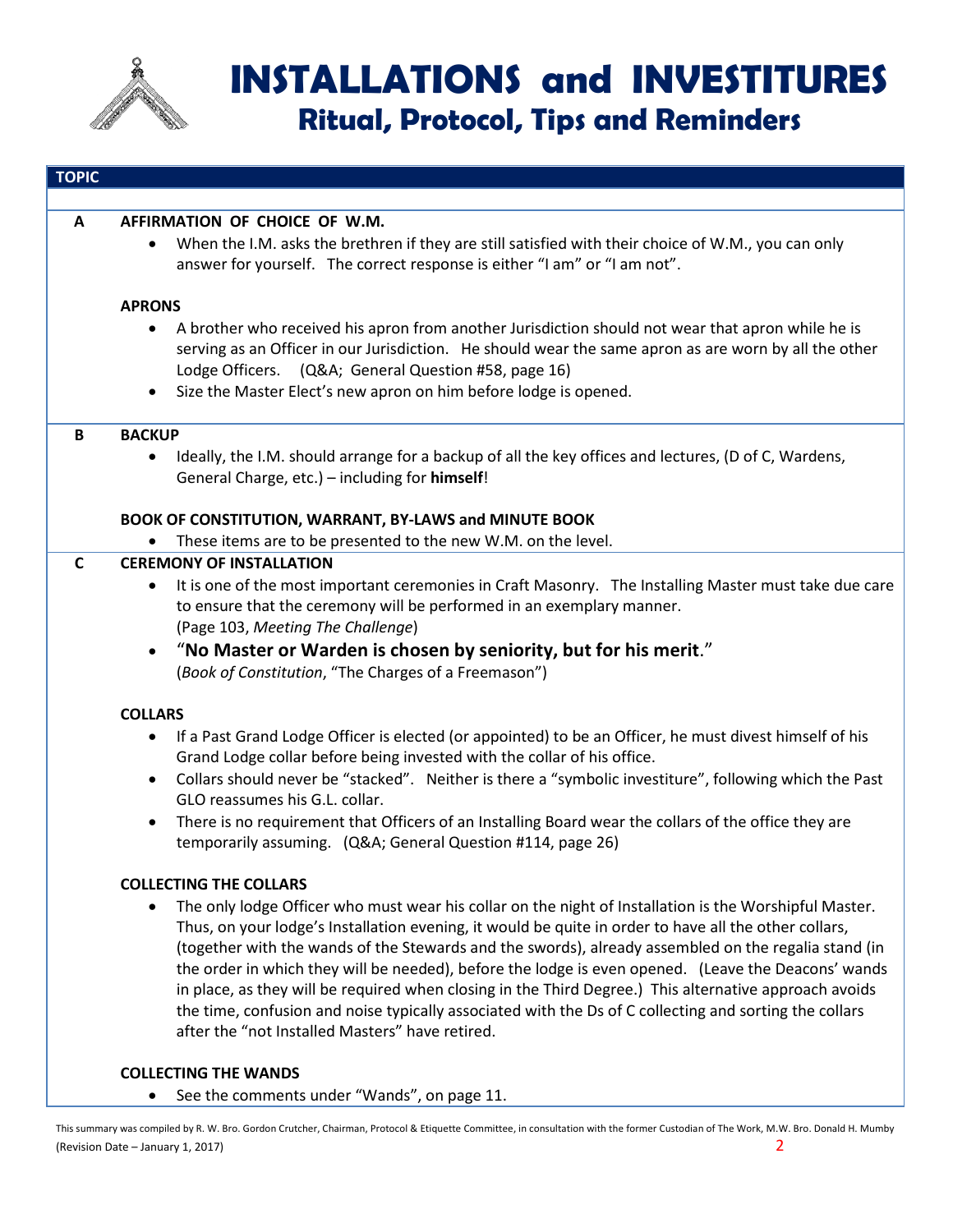#### **D DDGM**

- Remember to invite your DDGM to your Installation evening. (Unlike an Official Visit, he does not HAVE to be there.)
- As a nice gesture to thank him for spending yet another evening away from home, consider sending his wife some flowers.
- While it is not mandatory that he does so, it is customary to ask your DDGM to make the final proclamation. (Do so when you invite him to your lodge's Installation.)

#### **DIRECTOR OF CEREMONIES and ASSISTANT DIRECTOR OF CEREMONIES**

- Note: There are usually two "pair" of D of C's the **Lodge D of C** and the **D of C for the Board**.
- The Lodge D of C lines up and escorts all the visitors into lodge, where he presents/introduces them. (A special procedure applies when the Grand Master and the **Grand** D of C are present.)
- The I.M. should consult with the Lodge D of C about the composition and number of groups used to bring in the visitors and the Installing Board.
- **Tip:** Considerable time can be saved if an ASSISTANT Lodge D of C remains outside, while lodge is being opened, to collect the names of visiting W.M.'s, G.L.O.'s, Installing Board Members, and to prepare appropriate introduction lists. (He should have a copy of the Installation Trestle Board - and the Order of Introduction List for current G.L.O.s which is sent out by G.L.) Then all he has to do is hand the list(s) of everyone's name to the Lodge D of C, when he comes out to bring in the visitors. The Tyler should assist with this.
- The D of C (and AD of C) for the **Board** play key roles and contribute greatly to the success of the evening. They can assist the Lodge D of C and AD of C with the above. It is very important they are familiar with their duties, once they enter lodge. They oversee what happens on the floor of the lodge. (**See the attached Appendices for two detailed sets of guidelines for a D of C in the Board**.)
- The Board D of C could be asked by the I.M. to escort the Wardens in the Board to their chairs.
- The Board D of C should be the one to escort into the lodge room any family and friends that may be involved in a presentation to the M.E. (But do encourage the family to make their presentation at the banquet, before lodge.)
- **NOTE:** Any presentations should be made in the East, not the West!
- The Board D of C leads all perambulations.
- The Board D of C presents all the new Officers, (i.e. brings them to the East to be invested).
- After the new Officers have been invested, the Board D of C directs each new Officer to salute the W.M.
- The Board D of C escorts all the newly-invested Officers to their chairs and instructs them to sit. (Especially in the case of the Wardens, who often think they should remain standing for the Charge.)
- NOTE: The Board D of C escorts the **Tyler** to the altar, (after the Tyler has been invested), from where the Tyler is then allowed to retire in the normal manner.

#### **DRESS CODE FOR INSTALLATIONS**

The appropriate dress code for Installations is (*see the following page for an explanation of these numbers*):

- Lodge Officers: **1** or **2**
- Current Grand Lodge Officers: (a) DDGM's, Elected GLO's, and Honourary, Elected & Appointed Members of the Board: **1** (with dress regalia) (b) Other appointed GLO's (i.e. V. W. Brethren): **2** (with dress regalia)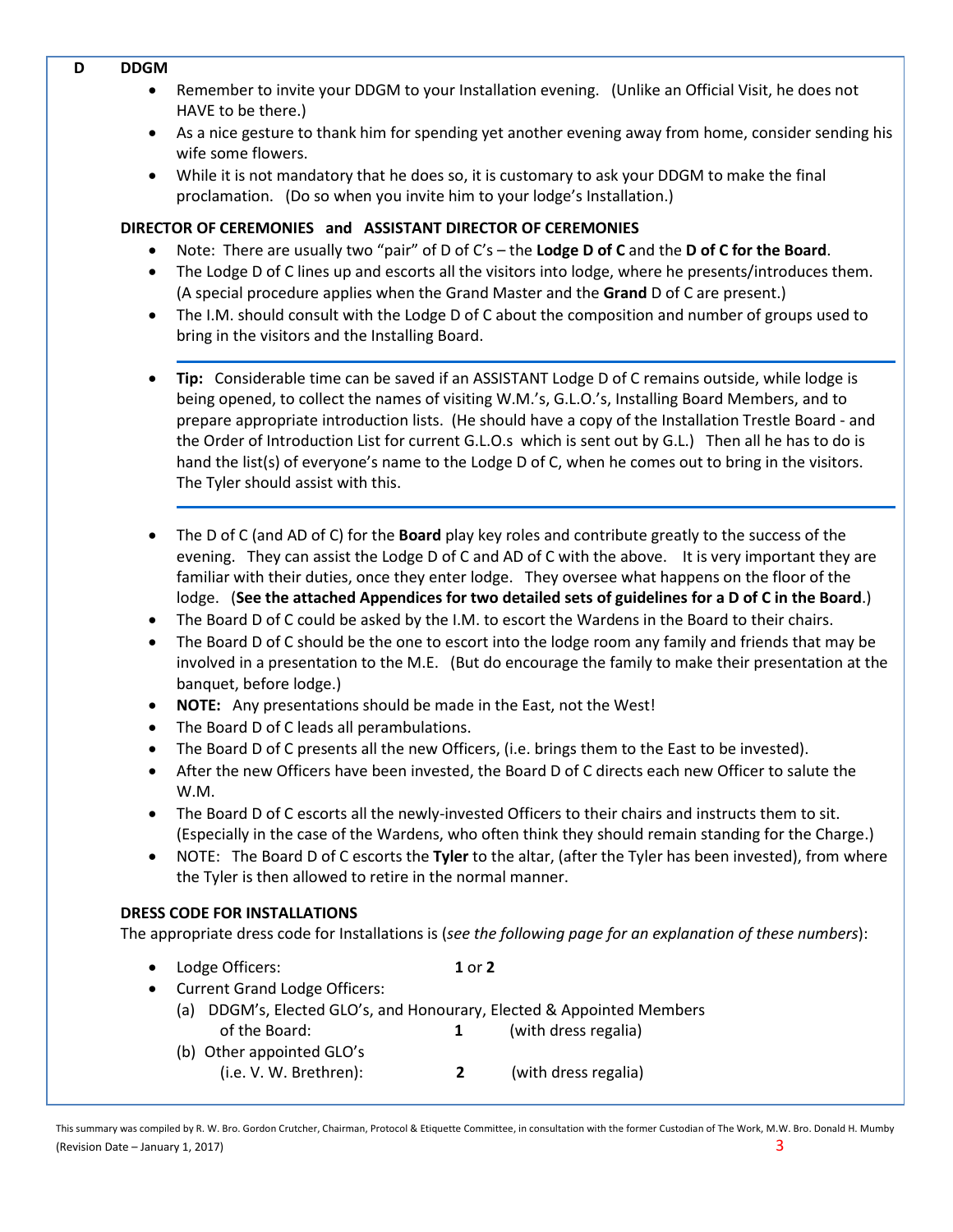#### Past Grand Lodge Officers:

- (a) If participating in the Ceremony: **1** or **2** (with dress regalia)
	-
- (b) If simply attending the Ceremony: **3** (dress regalia is recommended)
- 
- 
- Installing Board: **1** or **2** (with dress regalia, if applicable)
	- Visiting Worshipful Masters: **2** Do NOT wear your collar.
- Visiting Brethren: **3**

|               | <b>DRESS   EXPLANATION</b>           |
|---------------|--------------------------------------|
|               | Formal (white tie and tails)         |
| $\mathcal{L}$ | Semi-Formal (Tuxedo, with black tie) |
| 3             | Dark business suit                   |

• Note: At meetings of Daylight Lodges, held and concluded before 6:00 PM, Morning Dress (or a Director's suit) is appropriate for current GLO's, (except for the "other appointed GLO's", i.e. V. W. Brethren who are not Members of the Board). If you do not own Morning Dress, wear a tux. Dress regalia is always worn.

#### **ESCORT**

• Means to walk beside; to conduct; to be a companion; a guide. It doesn't mean "to lead", or walk in front. (The Board D of C leads when perambulating but he walks beside when escorting.)

#### **EXAMINING BOARD**

- The Examining Board shall be comprised of three Installed Masters. (The W.M. may be one.)
- The Board shall be elected by open vote **on the night of the election of the Officers**.
- After examining the M.E. on his proficiency, the Board's report shall be in writing.
- If the report is unfavourable, the lodge members must again elect a Master at their next meeting.
- If two members of the Board are satisfied with the M.E.'s proficiency but the third is not, their report is still considered as favourable, as unanimity is not required. (Sections 223, 251 and 255; *Book of Constitution*)

# **F**

# **G GAVEL**

- All concerned need to know how to exchange the gavel "in due form".
- There is no need for an Installed Master to continually hold the gavel in his hand while he opens the lodge in the Second Degree - and especially in the Third Degree, when both hands are used in giving the signs - or when opening the Board. After he has been given the gavel, the Installed Master can place it on the W.M.'s pedestal until he needs to pick it up again.
- Once the gavel has been presented to the (new) Worshipful Master, it is used by  $-$  and only by  $-$  him. It is totally under his control, (page 108, *C of I*, 2012). Don't take it away from him to close the Board. Instead, ask the W.M. to give the knocks. (Q&A; Installation & Investiture Question #12, page 54)

#### **GENERAL CHARGE**

• The General Charge is to be delivered entirely from the East. (You can move back and forth in the East but do not perambulate about the lodge.)

#### **GRAND HONOURS**

- The Grand Honours are NEVER given in public.
- The Code for extending the Grand Honours is detailed in Section 15 of the *Book of Constitution*.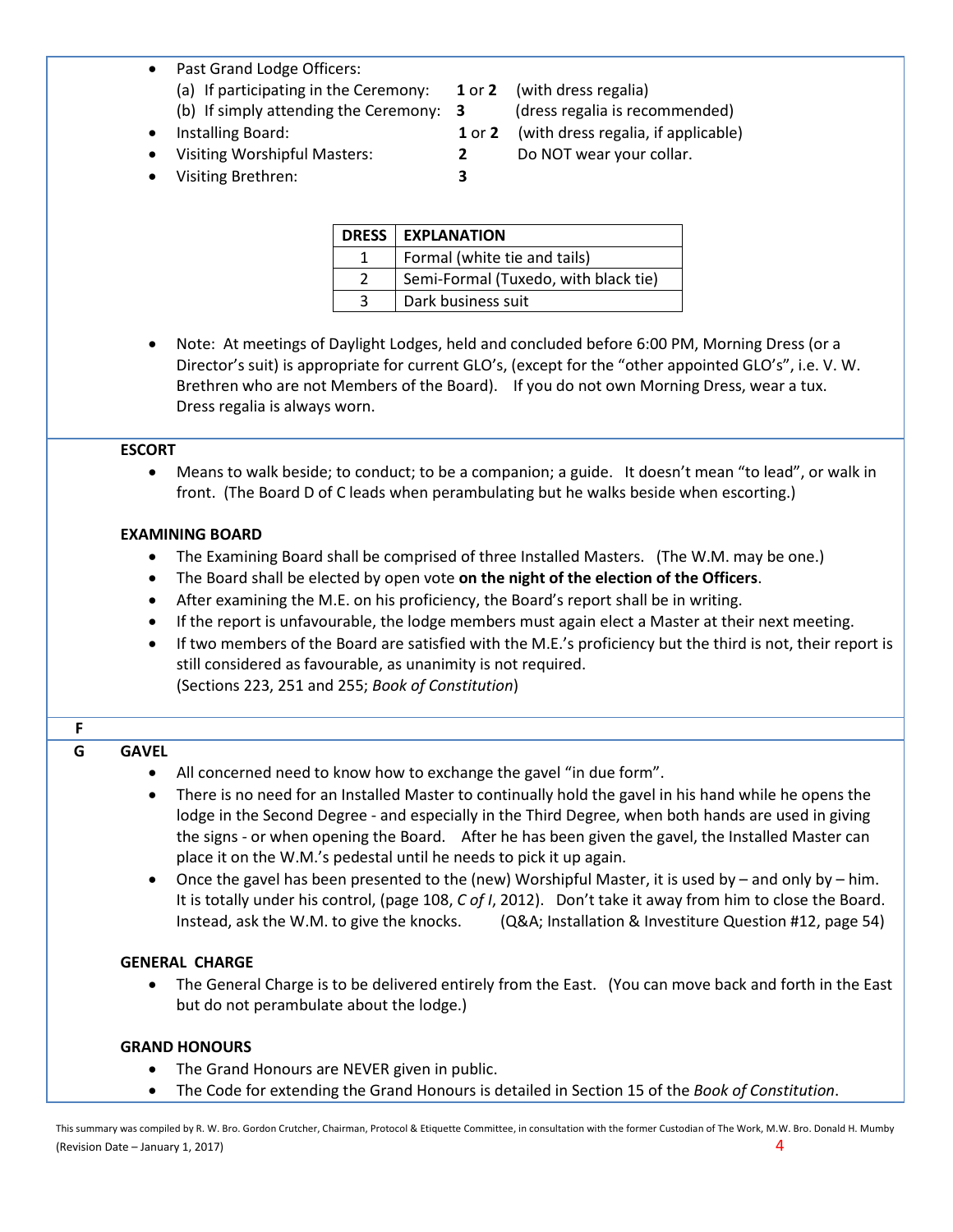- It should be noted that there is no Code for extending the Grand Honours to a Master Elect. However, once the Master Elect has been invested as the Worshipful Master, he then becomes eligible to be accorded the Grand Honours three times, at the appropriate place in the Ceremony of Installation.
- The Board D of C and all the brethren face the new W.M. when giving him the Grand Honours. The D of C stands East of the altar.
- The new W.M. stands in front of his chair and assumes the S of F when he is receiving the Grand Honours.

#### **H**

#### **I IMMEDIATE PAST MASTER**

- The I.P.M. stands facing his chair in the E., while being invested.
- Any Past Master can act as the I.P.M. The office does not have to be filled by the outgoing W.M.
- If the outgoing W.M. is not going to serve as the I.P.M., but instead will be assuming another office, (e.g. Secretary), he should first be invested as the I.P.M. and then later in the ceremony be invested in whatever other office he is assuming.
- You have already invested the outgoing W.M. as the I.P.M. and then he has stood down to take over another position. Hence you are basically just replacing him with a temporary substitute. It is not necessary to invest the replacement I.P.M. using the ritual outlined on page 41 of the 2012 edition of the *Ceremony of Installation*.
- If another P.M. (other than the outgoing W.M.) is to sit as the I.P.M., he need not be invested. (He has already been invested as an I.P.M. once before and is just sitting in that position for the year.)
- Dispensation must be obtained for a member to hold two offices in the same lodge, or in more than one lodge at the same time. (Sec. 221, *Book of Constitution*)

#### **INSTALLING BOARD**

- The Officers of the Installing Board should assume their stations BEFORE the Master Elect is presented.
- The Officers of the Board could line up west of the altar, in a horseshoe formation, in the order in which they will be assuming their chairs as they perambulate, led by the D of C (e.g. Chaplain, Secretary, S.D., S.S., J.W., I.G., T., J.D., S.W. & J.S.)
- If the Officers of the Board are asked to assemble at the altar as the I.M. reads out their names, there is **no need** for them **to salute** the I.M. before they disperse to assume their stations. (They are not addressing the W.M., nor are they entering or leaving the lodge.)

#### **INSTALLING MASTER (I.M.)**

- The I.M. has overall responsibility for all aspects of the Installation Ceremony, including the Banquet Hour. He is the driving force behind what should be the most exciting evening in the Master Elect's Masonic career.
- While the current J.W. makes the arrangements for the banquet, and the current W.M. presides over the Banquet (if the Banquet is held before the Ceremony of Installation), the W.M. should liaise with the I.M. when planning and organizing the Banquet. The I.M. should be aware of the "big picture".
- The Constitution prescribes that the Worshipful Master, if present, shall preside at all meetings of the lodge. It therefore becomes his duty to conduct the Installation of his successor, or to ensure that his successor is properly installed and invested. If the Master Elect wishes another Installed Master to install him, the Master Elect should first seek the permission of the Worshipful Master.
- As part of his planning for the evening, to ensure nothing has been overlooked, the I.M. should check with the Lodge Secretary to confirm that:
	- the Master Elect's apron, gavel and the I.P.M.'s jewel have been ordered,
	- the Auditor's Report and the Examining Board's Report are ready (or in hand),
	- he will bring the Lodge Minute Book, By-Laws, and a copy of the Constitution to the meeting.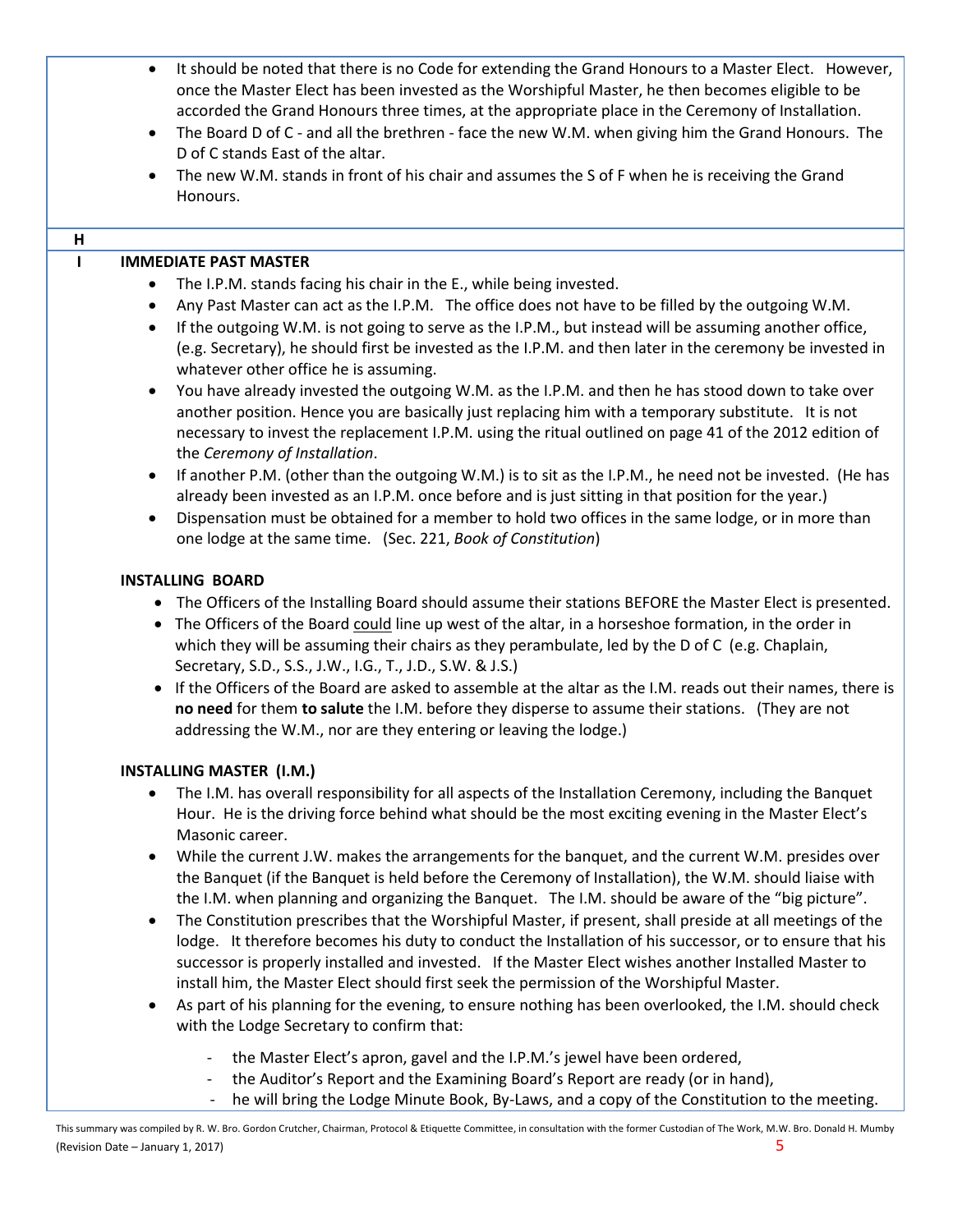- If another P.M. is to be the Installing Master, he takes over in the First Degree.
- If, by his rank, the I.M. is not automatically entitled to assume the gavel, he should not be received under the wands.
- After the I.P.M. has been invested and conducted to his chair, the I.M. should not ask the I.P.M. to vacate his chair. The I.M. can sit to the right of the I.P.M. throughout the conclusion of the ceremony.

#### **INSTALLED versus INVESTED**

• Who is installed and who is invested? Only the Worshipful Master is installed; all the other Officers (including the I.P.M.) are invested. (Sec. 262, *Book of Constitution*.)

#### **INSTRUCTIONS TO BRETHREN WHO RETIRE IN THE SECOND DEGREE**

- The customary instructions to the brethren who are "not Installed Masters", when they retire, are:
	- (If not already collected.) The Officers will remove and leave their collars at their stations;
	- The lodge will be open in Third Degree when they return, so the PG and PW will be required;
	- No work will be done in Third Degree until the M.Ms. return;
	- The Officers Elect should be the first to re-enter, in the order in which they will be invested;
	- The D of C will be at the door to escort the M.Ms. back into lodge when they return;
	- The seats in the N/E will be reserved for the Officers Elect.
- Do **not** take their salutes from where they stand, at the conclusion of the Tyler's knocks. All the brethren who are retiring should be asked to assemble at the altar, and retire in our normal manner.

#### **INVESTING**

- Until he is actually invested, if applicable, it is correct to address an Officer Elect as W. Bro., or V. W. Bro., or R.W. Bro. However, once he is wearing the collar of his office, regardless of his Grand Lodge rank, he is addressed just as "Bro. Officer" (name his position).
- The (outgoing) W.M. retains his collar and jewel until the moment prior to the M.E. being invested.
- The W.M. should remove his own collar and invest his successor, whether or not he is giving the charge.
- It would be appropriate to first SHOW the Master Elect his new apron and collar, before then investing him with them.
- When the Master Elect is being escorted from the floor to his chair of office, **DO NOT** make him walk backward up the steps of the dais. This is a most dangerous and unapproved innovation.
- The placing of a collar on the shoulders of an Officer constitutes his investiture.
- The brethren investing an Officer should leave the East together, after each new group of Officers has been invested, **WITHOUT SALUTING** the W.M.

# **J**

#### **K KNOCKS**

• Q: In opening and closing a Board of Installed Masters, why are no knocks given by the I.M.? A: No knocks are given by the Installing Master in the opening of the Board because the brethren remain standing for the formal part of the ceremony. The Worshipful Master knocks in the closing to call the brethren back to order, (and for the IPM to rise). (Q&A; Installation & Investiture Question #11, page 54)

#### **L LODGE MEMBERS**

• Members of the lodge who are not Installed Masters may participate in specific parts of the Ceremony, (but not the Board). A M.M., F.C., or even an E.A. could present the working tools, or invest an Officer Elect.

This summary was compiled by R. W. Bro. Gordon Crutcher, Chairman, Protocol & Etiquette Committee, in consultation with the former Custodian of The Work, M.W. Bro. Donald H. Mumby (Revision Date – January 1, 2017) 6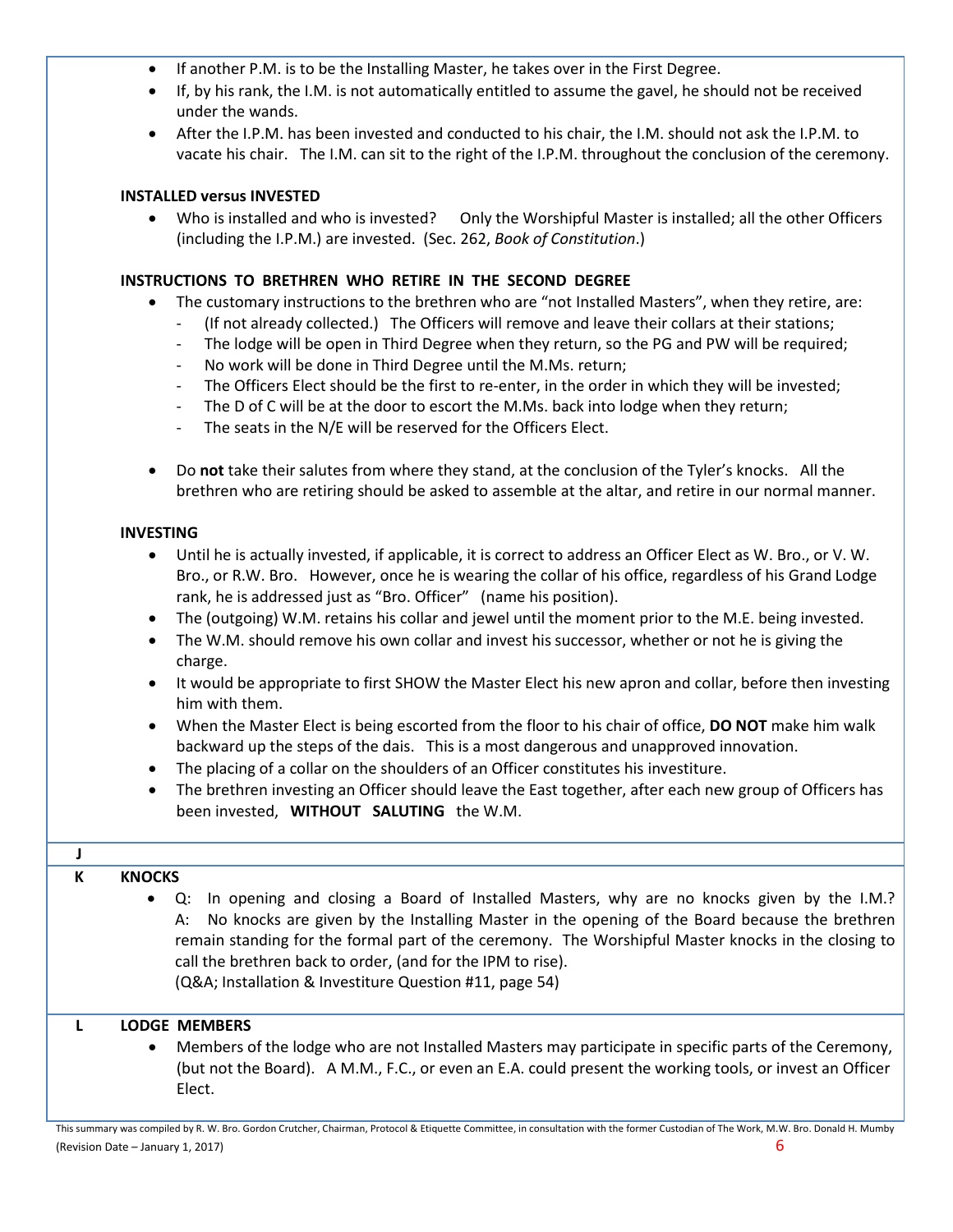#### **M MASTER ELECT**

• Q: Who may present the Master Elect?

A: The ceremony calls for a P.M. to present the Master Elect. If the W.M. is not the Installing Master, then it may be done by the W.M. **Note:** Before he begins speaking, the P.M. who presents the M.E. first salutes properly (Sp. and S.)

(Pages 8, 10 & 11 of the *C of I*, 2012) (Q&A; Installation & Investiture Question #50, page 59)

• When presenting the Master Elect, the presenter stands to the left of the M.E. (Q&A; Installation & Investiture Question #54, page 60)

#### **N NORTH**

- As is the case in all Degrees, the secrets are communicated to the Master Elect on the N/S of the lodge – in this Ceremony, the M.E. stands on the north side of the altar, facing E.
- While the I.M. stands facing the M.E. when he first gives these signs, when it comes time to repeat the signs (i.e. ". . . hence are derived . . ."), the I.M. could first turn around and face the E., standing beside the M.E., as he demonstrates the signs to him for the second time. (It may be easier for the M.E. to copy the signs correctly if he isn't trying to interpret them from a "mirror image".)
- After the secret work, the D of C takes the Master Elect to the East, where he is placed facing North (perhaps symbolically facing toward the North Star, the "Pole Star", that bright guiding light and giver of direction to ships' captains and navigators throughout the centuries).

#### **O OBLIGATIONS**

- Following his OB in the Second Degree, the Master Elect is raised in the same way a candidate is raised in any of the Degrees.
- As all Installed Masters know, a different method is used after the Master Elect has taken his OB in the Board.
- Q: Could the OB in the Second Degree be given by a Master Mason? A: No. The Obligation must be administered by an Installed Master. See Sec. 365 of the *Book of Constitution*. (Q&A; Installation & Investiture Question #43, page 58)

#### **OFFICER QUALIFICATION**

- Q: Can a Brother be appointed or elected to office before he has proven himself in the Master Mason degree?
	- A: No. Section 218 of the *Book of Constitution* precludes this. (Q&A; Installation & Investiture Question #39, page 57)

#### **OFFICERS ELECT**

- When the Officers Elect re-enter the lodge, (in the Third Degree, after the Board has been closed), they should be the first to enter – and in the order in which they will be invested (i.e. S.W. Elect leading).
- NOTE: It would be helpful if the I.M. prepared three cards that listed the names and positions of the Officers Elect, in the order they will be invested. Give a copy of that card to the Tyler, D of C, and S.W. Elect, to assist them to line up the Officers Elect correctly.

#### **OPENING A BOARD OF INSTALLED MASTERS**

• A Board is a separate entity. While opened during this Ceremony from the Third Degree, a Board could also be opened directly from the First or Second Degrees (e.g. to invest an I.P.M. who wasn't able to attend the actual Ceremony of Installation).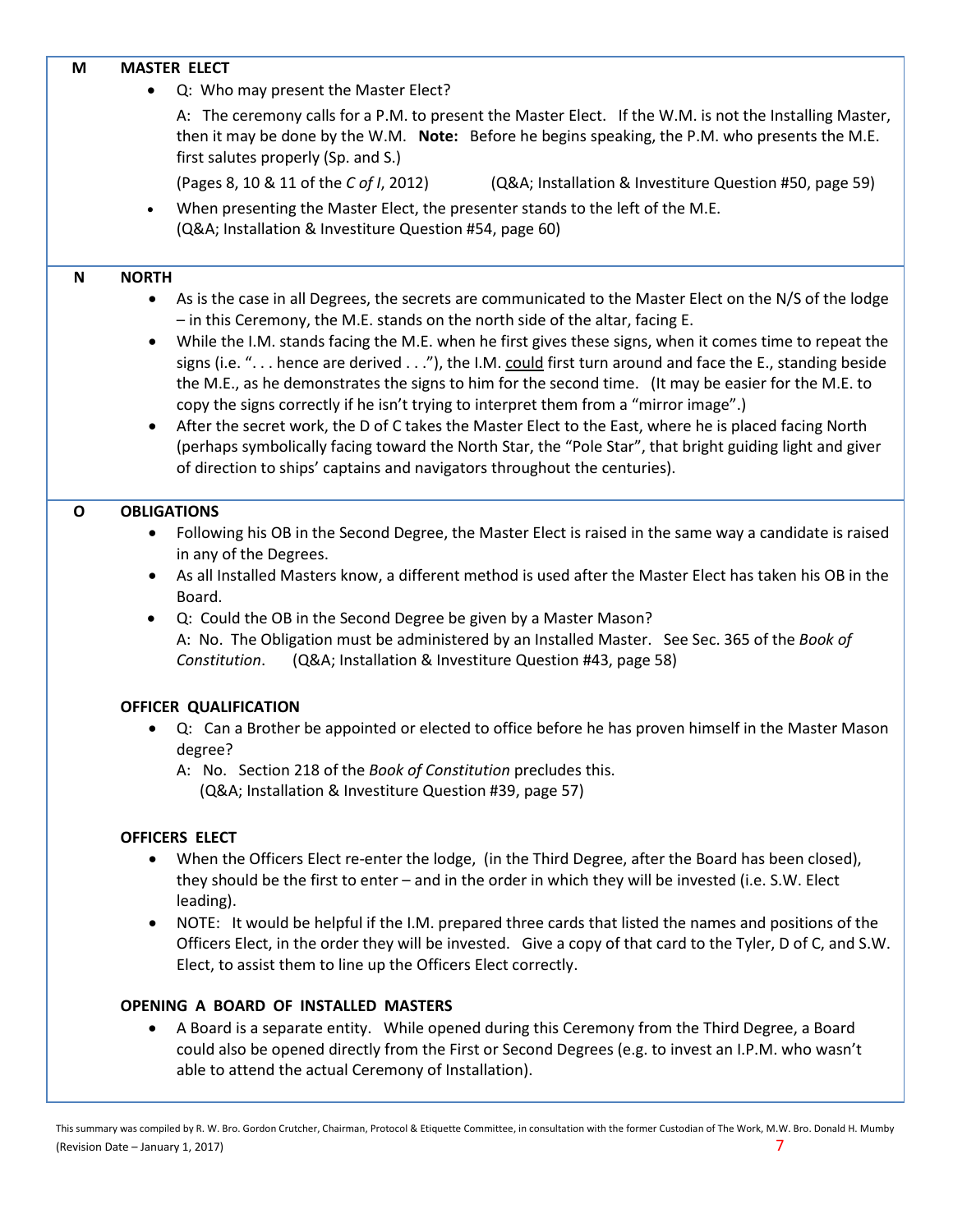#### **P PAST MASTERS**

• Ideally, Past Masters of your lodge should be assigned most of the major parts of the ceremony (as per the Grand Master's comments in the November 2009 issue of the *DDGM Communiqué*).

#### **PLACE**

• To put; not to push or shove.

#### **PRACTICE MEETINGS**

• The I.M. should ideally hold two practice sessions – one for the Officers of the Board – and the other for all the members of the lodge to practice what happens before and after the Board.

#### **PRESENTATIONS**

- If members of the Master Elect's family are to make a presentation to him, endeavour to have this done during the banquet preceding the ceremony. (Do you really want his family to have to wait for an hour or more – after the banquet has ended – to be brought into lodge, for a 3 or 4 minute presentation? Especially if young children are involved?)
- Alternatively, a Mason(s) could be asked to present the Master Elect with his apron and gavel, on behalf of his family. This could easily be done in lodge, without the delay of Calling Off and Calling On.

#### **PROCLAMATIONS**

- There are four proclamations. The Master Elect should remain seated during all four.
- Q: Who may give the final proclamation found on Page 91 of the 2012 edition of the *Ceremony of Installation*?

A: The proclamation is usually assigned to the DDGM, or to the senior Grand Lodge Officer present. However, it may be given by the Installing Master, or a P.M. designated by him.

(Q&A; Installation & Investiture Question #59, page 61)

#### **PROXY**

• No elected Officer shall be Installed or Invested by proxy. Only appointed Officers can be invested by proxy. (Sec. 263, *Book of Constitution*.)

| Q                                                                                                                                             |                                                                                                                                                                                                                                                                                                                                                                  |
|-----------------------------------------------------------------------------------------------------------------------------------------------|------------------------------------------------------------------------------------------------------------------------------------------------------------------------------------------------------------------------------------------------------------------------------------------------------------------------------------------------------------------|
| R                                                                                                                                             | <b>READMITTING THE MASTER MASONS</b>                                                                                                                                                                                                                                                                                                                             |
|                                                                                                                                               | The Ceremony of Installation typically requires about 15 minutes to complete. The Tyler, (and the<br>$\bullet$<br>S.W. Elect), should ensure the Master Masons are assembled in the vestibule, and ready to re-enter<br>the lodge, at least 5 minutes before the end of the Ceremony. That helps to avoid any undue delay in<br>readmitting them into the lodge. |
| The Officers Elect of the lodge should be the first to re-enter, led by the S.W. Elect, and in the order in<br>which they are to be invested. |                                                                                                                                                                                                                                                                                                                                                                  |
|                                                                                                                                               | HINT: The I.M. should prepare a card for the Tyler, D of C, and S.W. Elect, which lists the names of the<br>$\bullet$<br>Officers Elect in their order of investiture.                                                                                                                                                                                           |
|                                                                                                                                               | The D of C should assemble the Officers Elect to the West of the altar, with the other Master Masons<br>$\bullet$<br>lining up behind them. A large "overflow" of Master Masons can be lined up in the North and South.                                                                                                                                          |
|                                                                                                                                               | RECEPTION OF THE MEMBERS OF THE BOARD OF INSTALLED MASTERS                                                                                                                                                                                                                                                                                                       |
|                                                                                                                                               | There is no requirement that an Installing Board must be formally received into lodge.                                                                                                                                                                                                                                                                           |
|                                                                                                                                               | Also, it is not uncommon for an Installation team to be comprised solely/mainly of members of that<br>$\bullet$<br>lodge. (Indeed, that approach is highly recommended.) In such circumstances, there is no need for<br>members of the Installing Board to retire and then formally re-enter lodge. They are already present.                                    |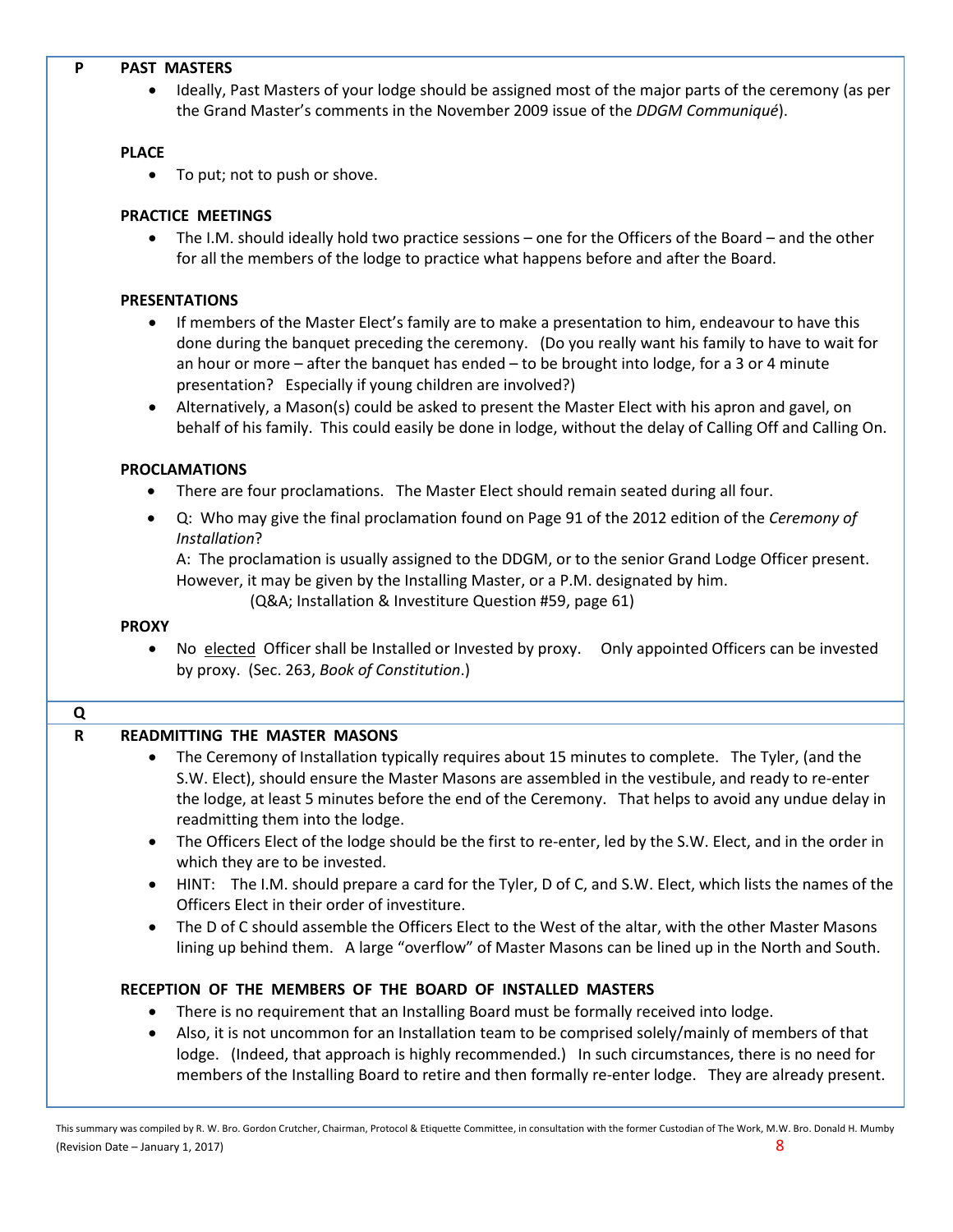- It is, however, the Installing Master's prerogative whether or not to formally receive members of the Installing Board into lodge.
- The Installing Master could choose to ask any members of the lodge to retire, (after the lodge has been opened and its business concluded), so they could formally re-enter with the Installing Board.
- It is recommended, though, (so as not to unduly prolong the evening), if the Installing Board is to be formally received into lodge, that all members remain outside of the lodge until it is time to bring in the Board, (i.e. they are not present when the lodge is opened).
- The Installing Master should consider whether the simplest alternative is to dispense with receiving the Board as a group. Members of the Board are all recognized anyway, when the I.M. introduces them and calls out their names, prior to the Officers of the Board assuming their chairs.

#### **REMARKS BY THE MASTER ELECT**

• It is customary for the newly-installed W.M. to express his appreciation and make a few comments after the Final Charge and Proclamation. His comments should take no longer than 2 or 3 minutes to complete !!! (Even Academy Award winners are on the clock at the Oscar Ceremonies.)

#### **S SALUTING**

- Salute only :
	- When called for in the Ceremony (e.g. the Installed Master who presents the M.E. first salutes, before he says anything);
	- If a new Officer, after you have been invested.
- Do **NOT** salute:
	- When Officers of the Board have been lined up at the altar and are ready to assume their chairs;
	- When acting as a Warden or an I.G. in the Board;
	- After you have invested an Officer.
	- While the Installing Board is open.
- Salute BEFORE you speak. (Actually Sp. and S.)

#### **SALUTATION OF A MASTER OF ARTS and SCIENCES**

- Note that it is called the "Salutation". It is **not** the "Sign **of** Salutation", nor the "Sign **and** Salutation".
- Instead of the entire Board perambulating and offering their individual congratulations to the new Worshipful Master, after the IPM has been invested, it is preferable that the I.M. should first demonstrate and then ask the Board to salute the new W.M. with the Salutation of a Master of Arts and Sciences.
- The Board would give the Salutation from where they are standing, on the level. They would withhold their personal congratulations until after the lodge has been closed.

#### **SEATING OF THE BRETHREN**

- The new W.M. will seat the brethren after the Board of Installed Masters has been closed.
- However, the brethren are **NOT** to be seated after the lodge has been closed in the Third and Second Degrees.

#### **SEATING OF THE OFFICERS ELECT**

- It is recommended that the Officers Elect be seated in N/E, after the Board has been closed. That way they can then be conducted directly to the East for investiture. Reserve sufficient chairs for them.
- This not only will save time, it also spares the D of C from having to make endless perambulations.
- **Note:** Whether the Officers Elect are seated in the N/E or not, there is absolutely **no need** for the D of C to first **take them to the altar to salute**, before they are invested.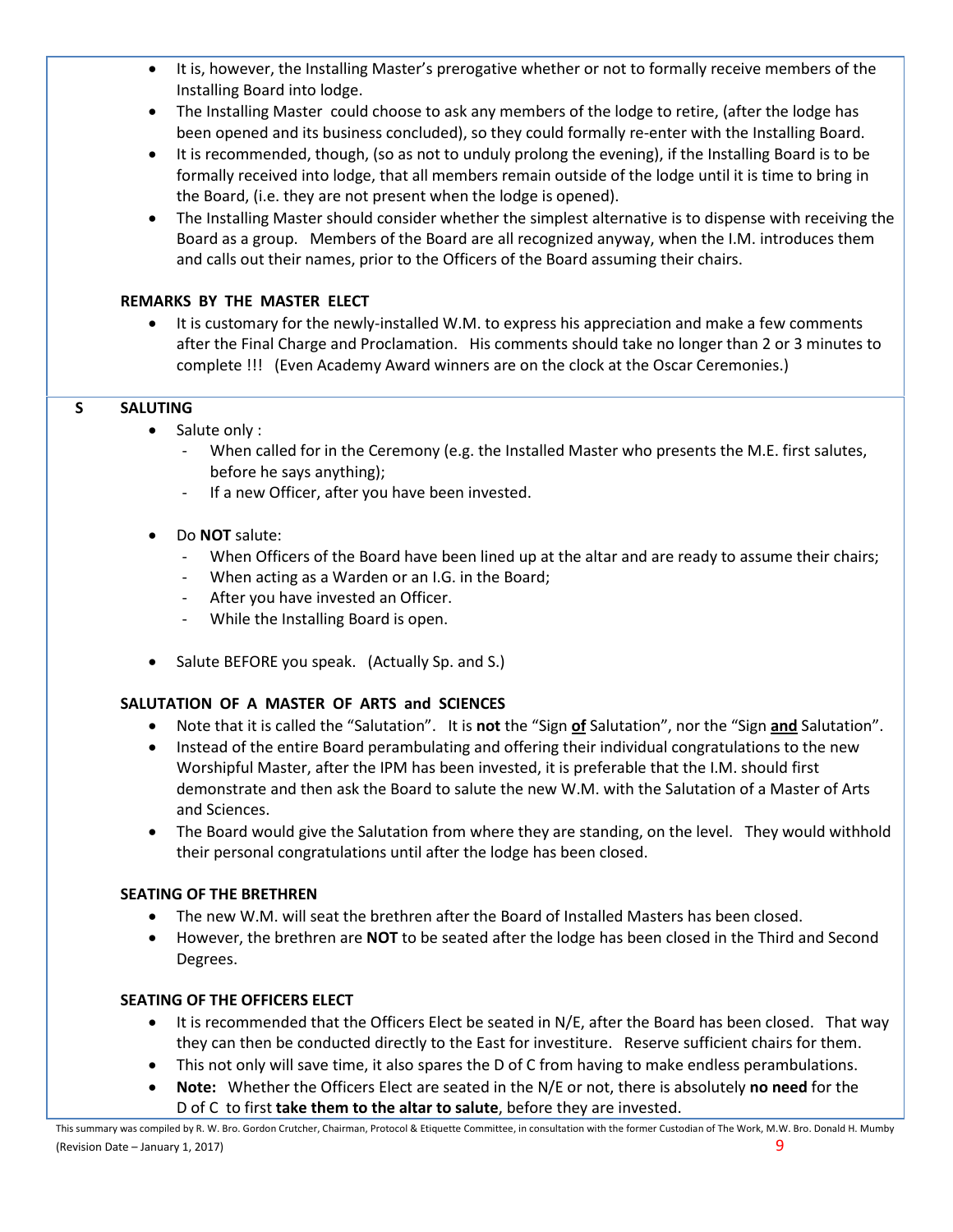#### **SECOND TERM**

- The W.M. must be elected annually, to comply with Sec. 223 of the *Book of Constitution*.
- It is not necessary to open a Board of Installed Masters if the Worshipful Master is continuing in office for a second consecutive, uninterrupted term, (i.e. he is "succeeding himself").
- However, if a P.M. has been elected as the W.M., after an absence of one or more years from the Chair of King Solomon, it is necessary that a Board be opened and the P.M. must be (re)installed once again.

#### **SEVEN**

• A minimum of seven Installed Masters are required to open a Board of Installed Masters

#### **SIGN**

• The "sign" used in the Board is independent and unique from the "salutation". (Some rituals used in other Jurisdictions describe this as the " $B_ - k_ - - g S$ .")

#### **SIGN OF FIDELITY**

• Please note that the Installed Masters do NOT assume the S. of F. while the S.W. recites a portion of the writings of the Prophet Amos.

#### **SITTING & STANDING**

- **Before the Board** The (outgoing) Worshipful Master remains seated or rises with the Installing Master during the opening of the lodge in the Second and Third Degrees, (page 101, *C of I*, 2012).
- **After the Board** The Installing Master remains seated or rises with the Master during the closings in the Third and Second Degrees, (page 109, 2012 version of the *Ceremony of Installation*).
- The Master Elect remains seated during all four proclamations.

#### **STEP-UP NIGHT**

- The Master Elect shall not assume the chair of the Worshipful Master until he has been installed. (Sec. 257, *Book of Constitution*.)
- Then where does the Master Elect, (or the Officer aspiring to be the M.E.), sit on a "step-up" night? Unless the M.E. is also a P.M., when proving his proficiency on a step-up night, the M.E. sits in a chair positioned to the left and in front of the Worshipful Master, in the East, on the level. He does not sit in the chair to the left of the Worshipful Master. (Q&A; General Question #23, page 10)
- No one but the W.M. wears the W.M.'s collar. (Page 39, 2012 edition of the *Ceremony of Installation.*)
- Who returns salutes on Step-Up Night? Only the W.M., or an Installed Master who has assumed the gavel, in the proper form, would return salutes. (Q&A; General Question #21, page 10)
- Does the Master Elect use the gavel on a "step up" night? The answer is **NO**, (unless he is also a P.M.). The gavel is presented to the Worshipful Master during the Installation Ceremony and can only be given, in the proper form, to an Installed Master. (Q&A; General Question #22, page 10)
- In order to prove his proficiency, the Master Elect can open and close the lodge in all three Degrees on a "step up" night. However, the W.M. must be the only one to use the gavel during these openings and closings.
- If the lodge is opened in the Third Degree on a "step up" night, the Master Elect cannot receive the C. Ss., Ts. and Ws. from the S.W. They must be received by the W.M., or an Installed Master who has assumed the gavel.

#### **SWORDS**

• As described in the 2012 edition of the *Ceremony of Installation* booklet, (pages 116-117), the I.G. and Tyler always carry their swords in their RIGHT HAND, in the upright position.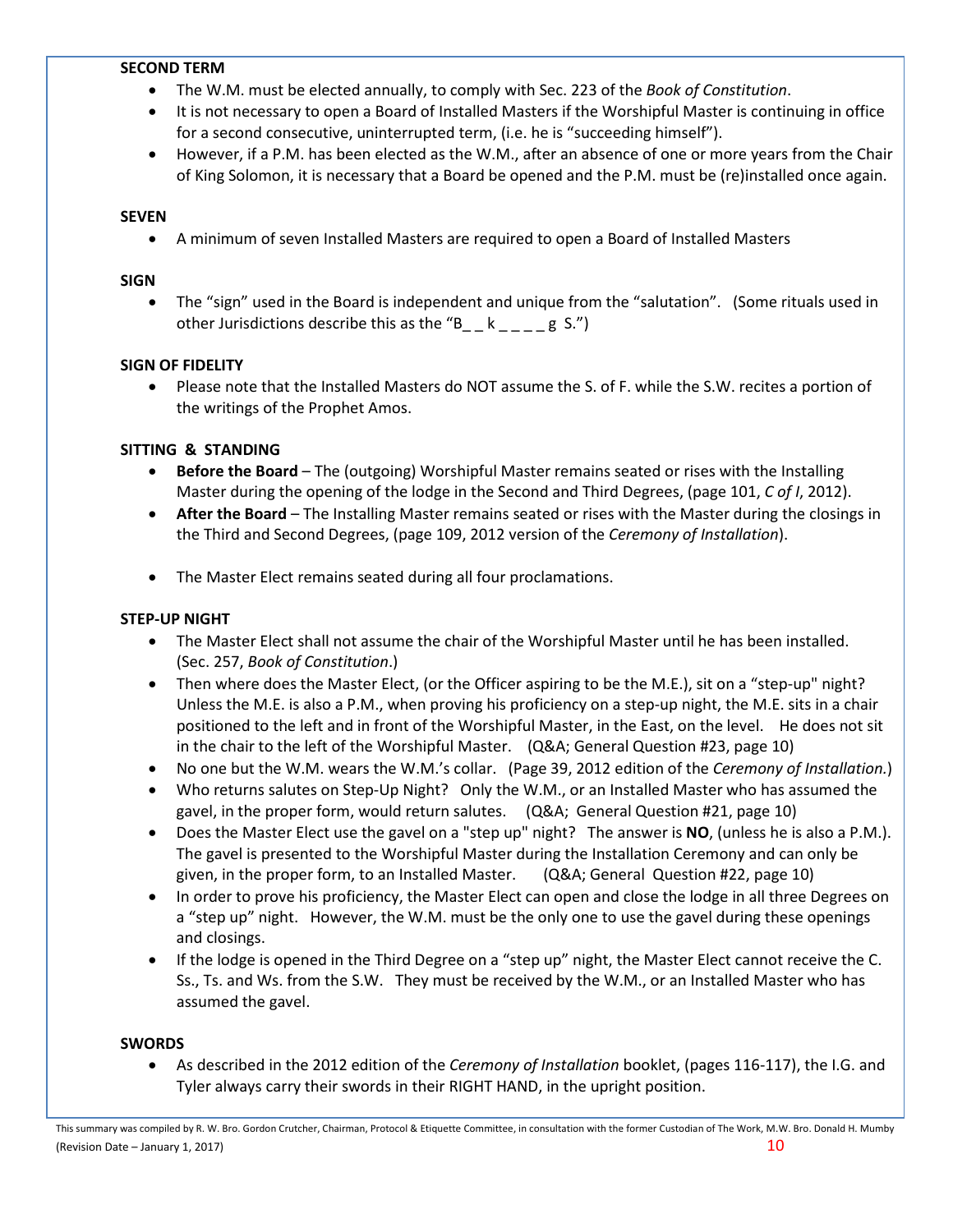- When they need to salute, they:
	- Transfer the sword to the L.H. (in the upright position);
	- Take the step of an EA and salute;
	- Return the R.H. to the side and change back from the step;
	- Return the sword to the R.H. (in the upright position).

#### **T TIMING**

- **"In by 8:00; out by 10:00"**. Complete the Ceremony by a reasonable hour. If need be, obtain dispensation to open lodge earlier that evening, to ensure the Ceremony will start on time.
- With proper planning and execution, the Installation and Investiture Ceremony can be completed within 90 minutes.

#### **TITLES**

• The rank of a Past or Present Grand Lodge Officer is not recognized when he is occupying an Officer's chair. Thus a Past DDGM, when occupying the J.W.'s chair, is referred to as "Bro. Junior Warden" and not "R. W. Bro. Junior Warden".

# **U**

#### **V VISITORS**

- Visitors can be brought into lodge in either the First or Second Degree. (Remember: The I.M. must take over in the First Degree.)
- Note: The description "**Visiting Brethren**" is preferred to that of "General Visitors".
- The manner in which visitors are received is left to the discretion of the Installing Master, possibly in consultation with the Master Elect.
- At Installations, so as not to unduly prolong the evening, the Installing Board and all current Grand Lodge Officers may be received into lodge as one group, with the Board lining up in the North and South, and the current GLOs lining up in the West.
- On Installation night, the Worshipful Master may invite the Master Elect to join him in welcoming the visitors, in which case the Master Elect would position himself on the **left** of the W. M. (The W.M. is always the first to greet the visitors.
- Visitors do not join in any of the perambulations, after the Board has been closed. Only members of the lodge perambulate!
- A visiting W.M. would NOT wear his collar at another lodge's Installation Ceremony.

#### **VOLUME OF THE SACRED LAW**

• The Master Elect can certainly take his OBs, during his Ceremony of Installation, on his own book of faith.

#### **W WANDS**

- The Deacons' wands will be required when the lodge is closed in the Third Degree. When is an appropriate time to collect them for ready availability on the regalia stand?
- It is suggested these wands NOT be collected while the lodge is being closed in the Third Degree. You are conducting ritual. However so small, it is an innovation to collect them in the East before the S.W. and the J.D. can return to their stations in the West.
- Instead, the Assistant D of C could collect them immediately after the lodge is closed in the Third Degree and while any F.C. are being admitted. The D of C and the Assistant D of C could walk together to the main lodge room entrance door. The D of C would remain at the door to escort any F.Cs. desiring admission, while the Assistant D of C could complete his perambulation of the lodge, picking up both the Deacons' wands in the process. (And the D of C's baton, if need be.)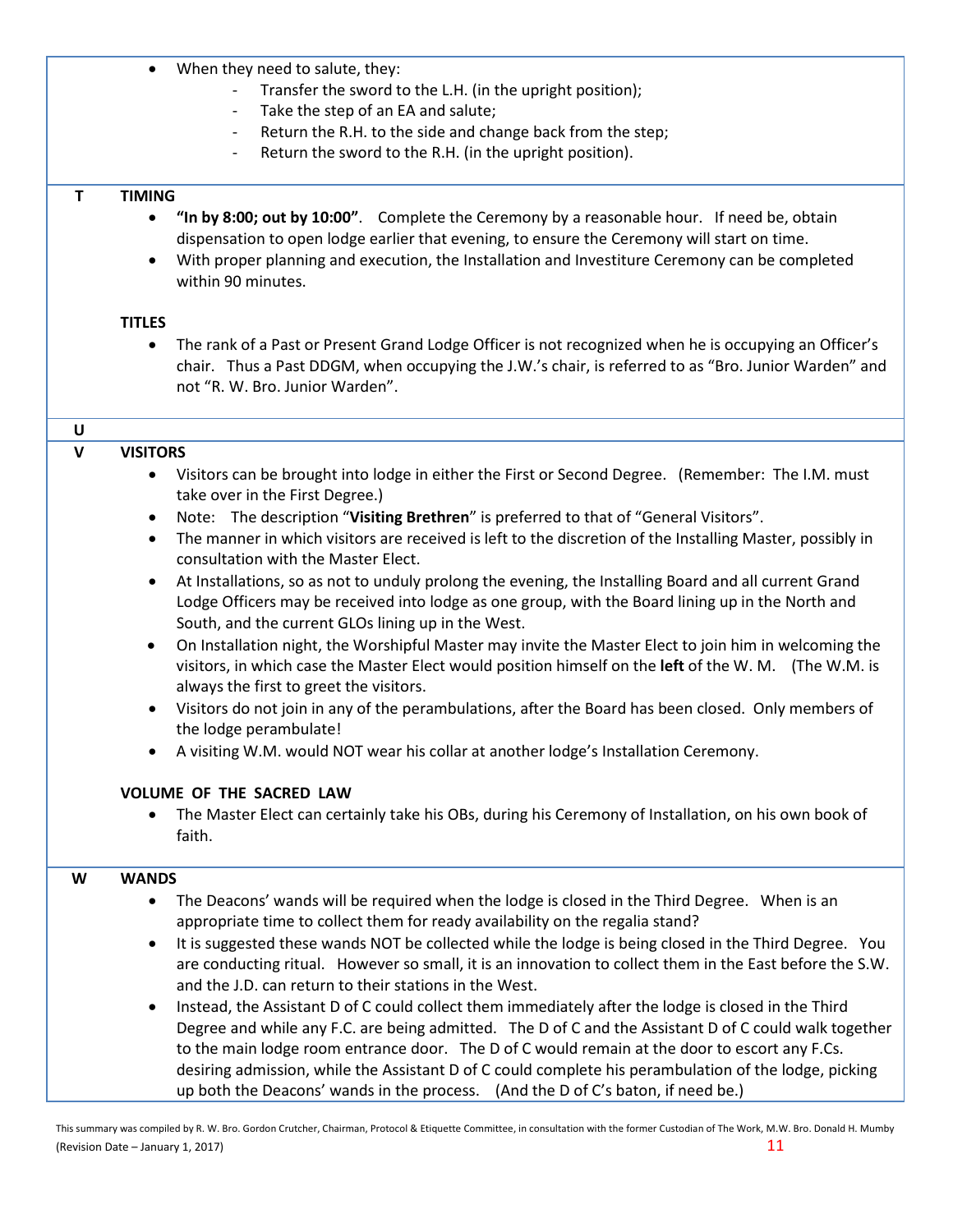#### **WORKING TOOLS**

- The lectures on the working tools are to be given as printed in the *Ceremony of Installation* booklet.
- Hint: If you compare these lectures with their counterparts in the *Book of the Work*, you will find they consist of:
	- Third Degree: First two paragraphs and last **sentence** from the *B of W*;
	- Second Degree: First two and last paragraphs from the *B of W*;
	- First Degree: First four and last paragraphs from the *B of W*.
- The working tools are to be presented to the new W.M. on the level.
- The working tools may be presented by any brother who has attained that Degree, (e.g. an E.A. can present the working tools in the First Degree).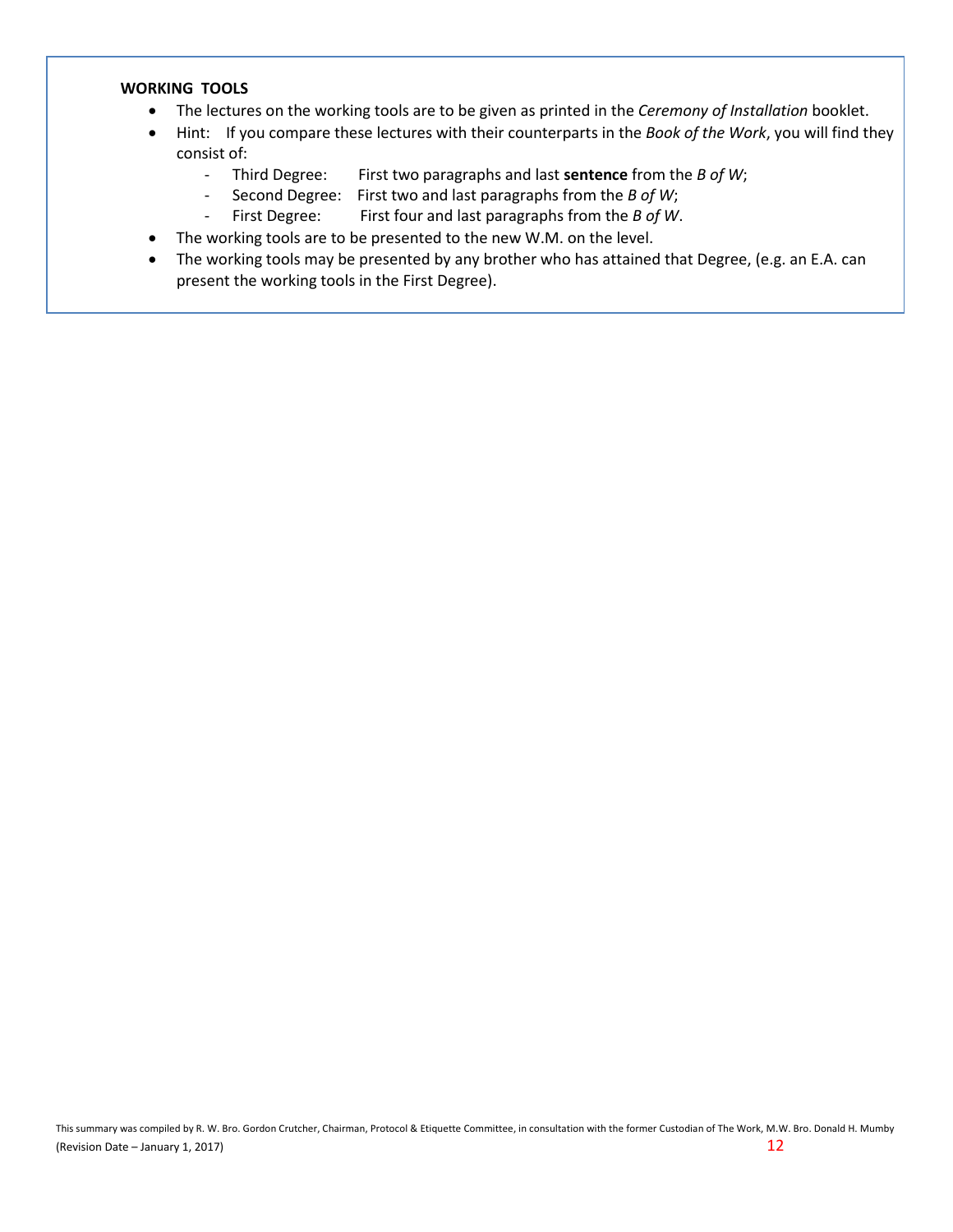# **ADDITIONAL REFERENCE MATERIAL**

**Every Installed Master is strongly encouraged to review the comments about the Ceremony of Installation and Investiture in the following Grand Lodge publications:**

- *Meeting The Challenge* **(Pages 102 – 105, 2007 edition)**
- 
- *Questions & Answers* **(2013 edition)**
- 

 *The Masonic Manual* **(Pages 47 – 48, 2014 edition)** *Whence Come We?* **(See Pages 204 – 205, 1980 edition, for information on the history of the Ceremony of Installation and Investiture, and on the General Charge)**

**And including, of course, the comments at the back of the:**

 *Ceremony of Installation & Investiture of Officers of a Lodge* **booklet (Pages 92 – 120, 2012 edition)**

**Please forward any suggestions and comments about this supplementary guide to the Installation Ceremony to:**

R. W. Bro. Gordon Crutcher Chairman – Protocol & Etiquette Committee c/o 15 Thornlea Road Thornhill, ON L3T 1X2

e-mail: **[Gordon@Crutcher.ca](mailto:Gordon@Crutcher.ca)**

Home: 905-731-8389

# **The latest version of this material can be downloaded – in colour – from the Grand Lodge web site and also from the Algoma District web site at:**

http://www.algomadistrict.ca/Protocol%20&%20Etiquette/Protocol\_Etiquette.htm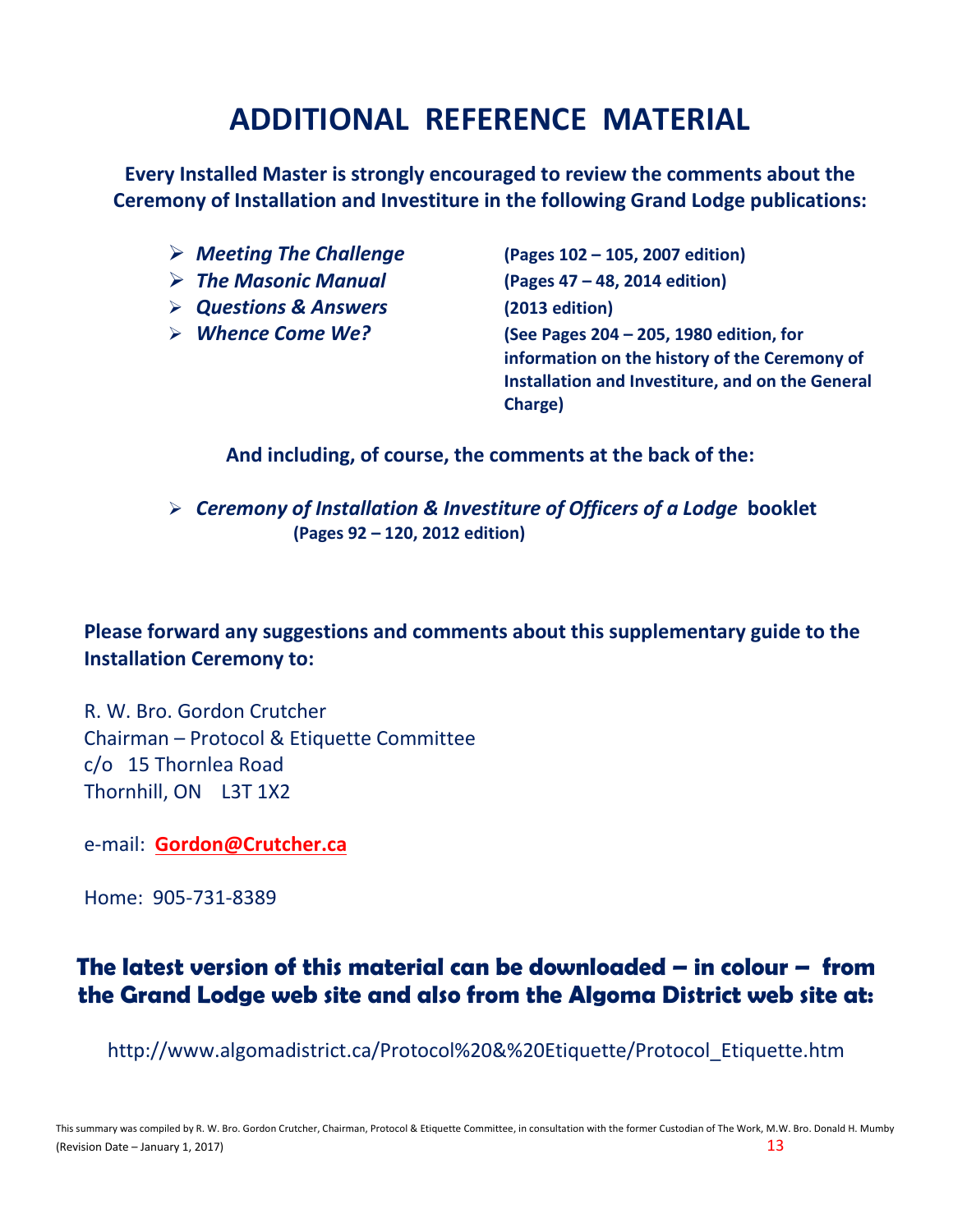# **PREPARING FOR A CEREMONY OF INSTALLATION**

This outline provides some practical suggestions for an Installing Master to consider PRIOR to the Ceremony of Installation. It also reviews his responsibilities.

#### **1. It's an Honour - and a Challenge**

"From time immemorial, it has been an established custom . . . for each lodge, once in every year . . . to select . . ." and install their Master. Every lodge does it - every year. The process is the same, whether for a first-time Master or for a "recycled" Past Master.

In each and every case, the ceremony is, or should be, a highlight of the year for the lodge and all its members.

The privilege of acting as Installing Master is one of the highest honours that can be extended to a Past Master. Some feel that it is second only to that of actually being elected as W.M. of the lodge. However, that honour carries with it an obligation and a great deal of work.

As the Installing Master, you are the driving force behind the most exciting evening your Master Elect has yet to experience in his Masonic journey. Your obligation is to ensure the evening measures up to his expectations and that it is everything it possibly could be, with respect to the Ceremony.

While there are still some Installing Masters who attempt to put an Installation together in a month – or even worse, a couple of weeks - it does take the better part of a year to do it properly and completely, particularly if it's your first time as an Installing Master.

The Installing Board should be made up of as many lodge members as possible. While all members of the Installing Board itself **must** be Installed Masters, (including the Tyler), younger and newer lodge members - who are not Installed Masters - may certainly take part in the investiture of Officers and asked to present the working tools.

It is absolutely essential that the Installing Board be given ample time to learn, (or re-learn), their work.

Except in the case of an emergency, it is inexcusable to ask someone to deliver a piece of ritual only a few days before - unless, of course you've previously asked them to back up that part.

#### **2. Starting At The Beginning**

The Constitution prescribes that the Master, if present, shall preside over every meeting of the lodge. It therefore becomes his duty to conduct the Installation of his successor, or ensure that his successor is properly installed and invested. If the Master Elect wishes another Installed Master to install him, he must first seek the permission of the Master.

This does not mean that the Master must undertake to perform the entire Ceremony of Installation all by himself, anymore than the reference to "W.M." in the Book of Work means the Master must do it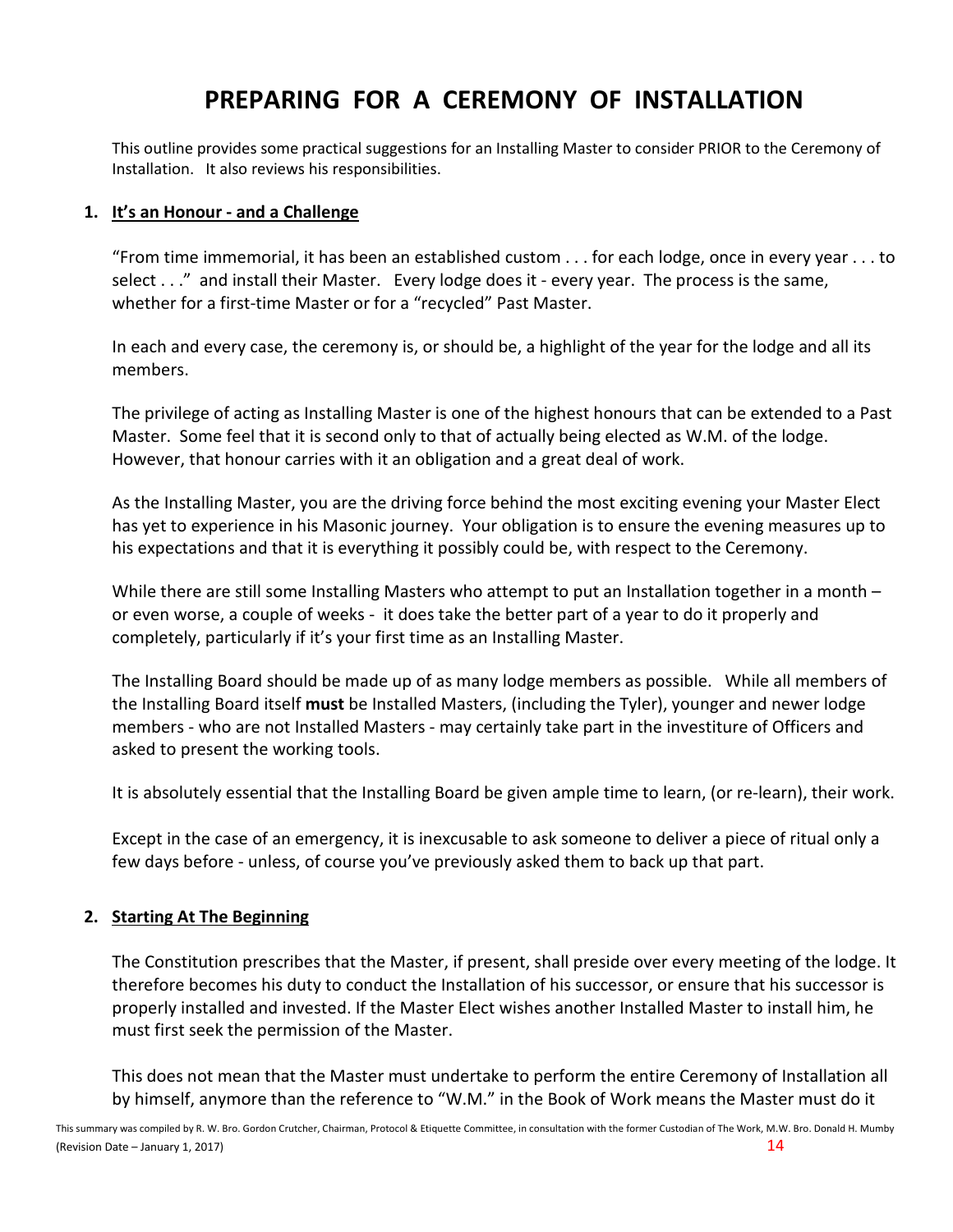all. However, it is his right and prerogative to do so. Also, he is indeed responsible to ensure that it is done properly.

When the Senior Warden (i.e. the potential W.M.) asks you to be his Installing Master:

- Be sure he is aware that he must first seek permission from the W.M.
- Your first question must be has he done that?
- When he tells you that he has and that the W.M. is agreeable, you should quietly confirm with the W.M. that such is the case. You want to personally seek the W.M.'s blessing and also invite him to be involved in the Ceremony. This is but simple common courtesy.

Determine if there are any special people that the potential W.M. may wish to play a part in his Installation, such as his sponsor. Or, if any special courtesies would be appropriate, such as a father placing his son in the Chair. This would also be a good time to enquire if a family member may want to make a presentation (e.g. a gavel, or his apron).

#### **3. Forms – Aids to Planning**

Remember there are two excellent specimen trestle boards you could utilize. They are posted on the Grand Lodge web site. The address is: [http://grandlodge.on.ca/](http://grandlodge.on.ca/Forms/)

The trestle boards are located under: *Publications All Documents Forms Reports Templates Installation Reports* 

One trestle board is designed to be used in our traditional Ceremony of Installation. The other is for just a Ceremony of INVESTITURE.

Does your lodge maintain a worksheet that would provide you with a history of which member can do what parts of the Ceremony? (If not, why not?) Such a worksheet can save you a lot of time in assigning the various parts.

Hopefully this worksheet provides for computer date stamping. That way, you (and all readers) will easily know if you're working with the most recent revision.

Consider also preparing a trestle board in two formats:

- The first outlines the PARTS of the Ceremony, in their sequential order, as per the specimen on the Grand Lodge web site.
- The other lists each PERSON (in alphabetical order) who is participating in the Ceremony and opposite his name, shows all the parts/tasks assigned to that brother. (This is very handy when one person is doing two or more parts.)

Every member of the Installing Board, (including those who will be Investing the Officers Elect and proposing - or responding - to Toasts at the Banquet), should receive a Confirmation Letter. Such a letter not only will make it clear what responsibilities have been assigned to that person, it will also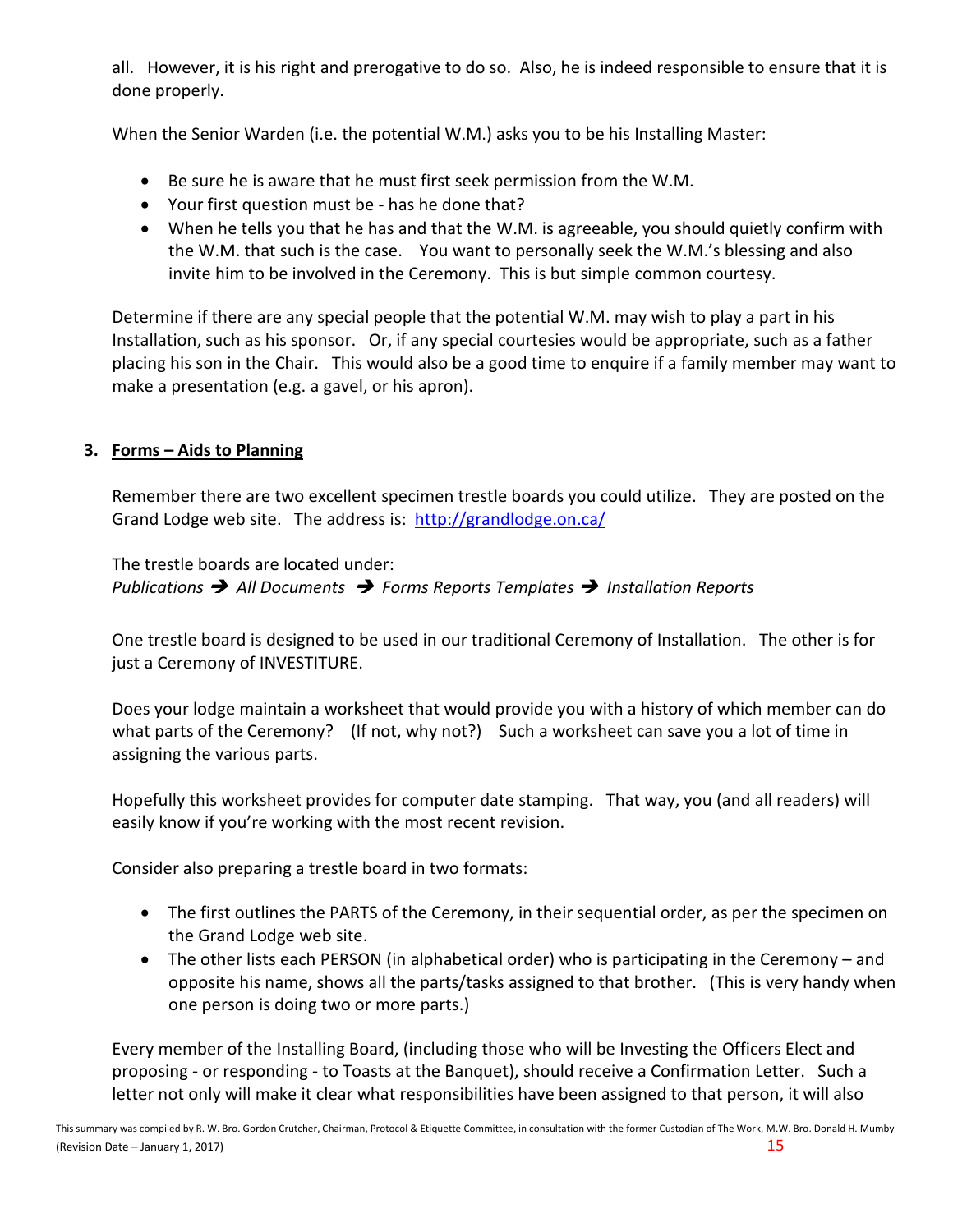prompt them to get back to you if there has been a misunderstanding.

Corresponding with Members of the Board by e-mail is quite acceptable. However, e-mails don't always reach their intended recipient. So while e-mails are good, supplementary correspondence by a written letter, sent by Canada Post, is even better.

The *Ceremony of Installation* booklet does suggest that the assignment of certain parts may require a little more care, (i.e. the Qualifications of a Master, the Summary of Ancient Charges, the Obligations, the Wardens, the Directors of Ceremony, the Chaplain, the Secret Work, the Charge from N.E., and, or course, the General Charge). **These parts, in particular, should have a backup person assigned, as should there be a backup for the I.M. himself.**

#### **4. The Process**

On your own, before you spring into action, familiarize yourself with the Ceremony. Even more importantly, read the very useful **Comments** on the Ceremony, which are found at the back of the *Ceremony of Installation* booklet.

Carry out a couple of thorough reviews of the Ceremony itself, its mechanics and those aforementioned key lectures. Familiarize yourself with the "big picture".

While it is certainly not necessary for the I.M. to personally do all of the ritual, he must ensure that it is done properly. Bear this in mind when assigning parts.

When selecting your installing team, there are two key parts that should be carefully considered:

• The Director of Ceremonies: His skill and knowledge of the ceremony will set the tempo for the ceremony. While the I.M. directs the overall program, a good D of C is instrumental in seeing everything comes together as it should. The I.M. is in charge of the program; the D of C is in charge of the "floor" and what happens on the "floor".

When the I.M. and the D of C work hand in hand, the outcome is a memorable and impressive ceremony, leaving a favourable impression on everyone in attendance. Those who participate are grateful. Most of all, the M.E. and his officers will be inspired and will likely reflect fondly back upon the ceremony over the rest of the year.

• The Assistant Director of Ceremonies: He will provide a fluent flow to the details, such as adjusting the W.M.'s apron before the installation, helping to escort the brethren and officers, as well as getting the Officer's collars in the proper order, prior to investiture.

Start by making up a list of potential participants. Take care to slot in those special people whom the potential W.M. has requested be given an opportunity to participate.

It is important that the Past Masters of the lodge be asked to participate in the Ceremony. After exhausting the resources of the lodge, then invite brethren from other lodges to be part of the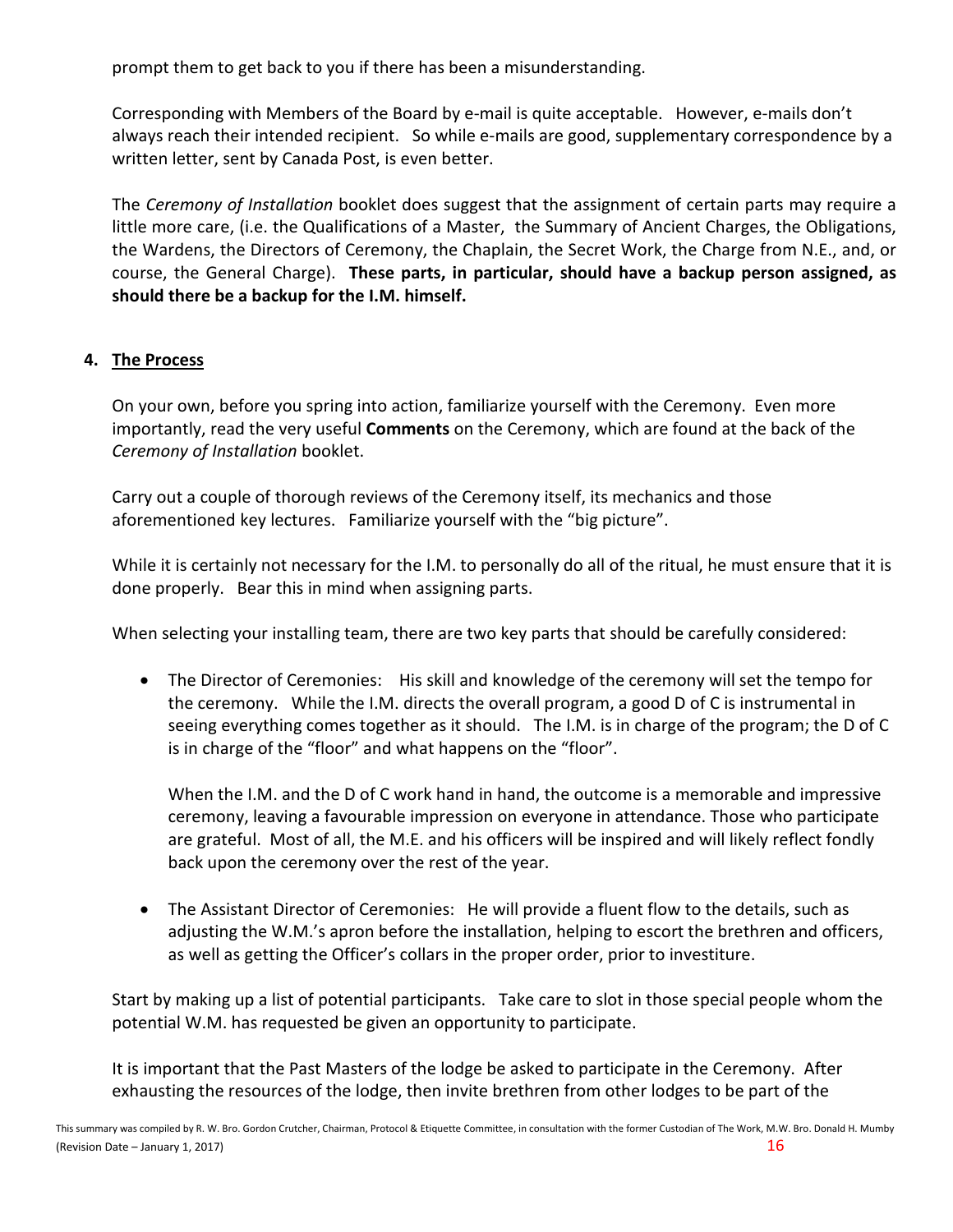ceremony. The principal Officers and lecturers will add lustre and polish to the ceremony, so select wisely.

Contact each person on your list to determine if he will take part. If you don't already have it, ask them for both their e-mail address and their postal address. REMEMBER - This should be done MONTHS before the Installation, NEVER a week or two before.

Of course, there can be situations where a participant has to cancel, but you do have a potential backup. Right?

Now, take the time to send out that Confirmation Letter. It can prevent nasty surprises later.

Confirm with the Lodge Secretary that he has invited the DDGM and the District Secretary to attend the Installation. And that he has ordered the M.E.'s apron and gavel. And the I.P.M.'s jewel. And that he has the Examining Board's report, the Auditors' Report, (duly signed, of course), and the lodge Minute Book and By-Laws, along with the Book of Constitution. (Don't leave anything to chance.)

As a courtesy, you should also advise the DDGM, by letter, that you would like him to make the Final Proclamation.

#### **5. Using the Same "Hymn Book"**

Ensure all members of the Installing Board are using the current, (2012), Installation Ceremony booklet. Grand Lodge does make revisions to the booklet, from time to time. Each revision supersedes (i.e. totally replaces) the previous version. Everyone participating in the Ceremony MUST work from a common reference source.

(We should probably start a recycling program for out-of-date editions of our rituals and ceremonies.)

#### **6. Rehearsals**

You should schedule at least one rehearsal for the Board and, ideally, another for the members of your lodge who are "not Installed Masters". This way, M.M.'s, F.C.'s, and E.A.'s will know what is expected of them, such as how to enter and leave lodge, how to perambulate properly and how to give the Grand Honours. Some of these members may also be presenting the Working Tools, or investing an Officer.

You could tactfully mention to the Board that while THEY may not need the practice, (which of course they do), **YOU** certainly need it. Tell them you need to rehearse your timing, your interaction with and instructions to the Board, and to have assurance that everything will occur in an impressive manner.

#### **7. Prime Function of the Installing Master**

The Installing Master's prime function is similar to that of a traffic cop. He is responsible for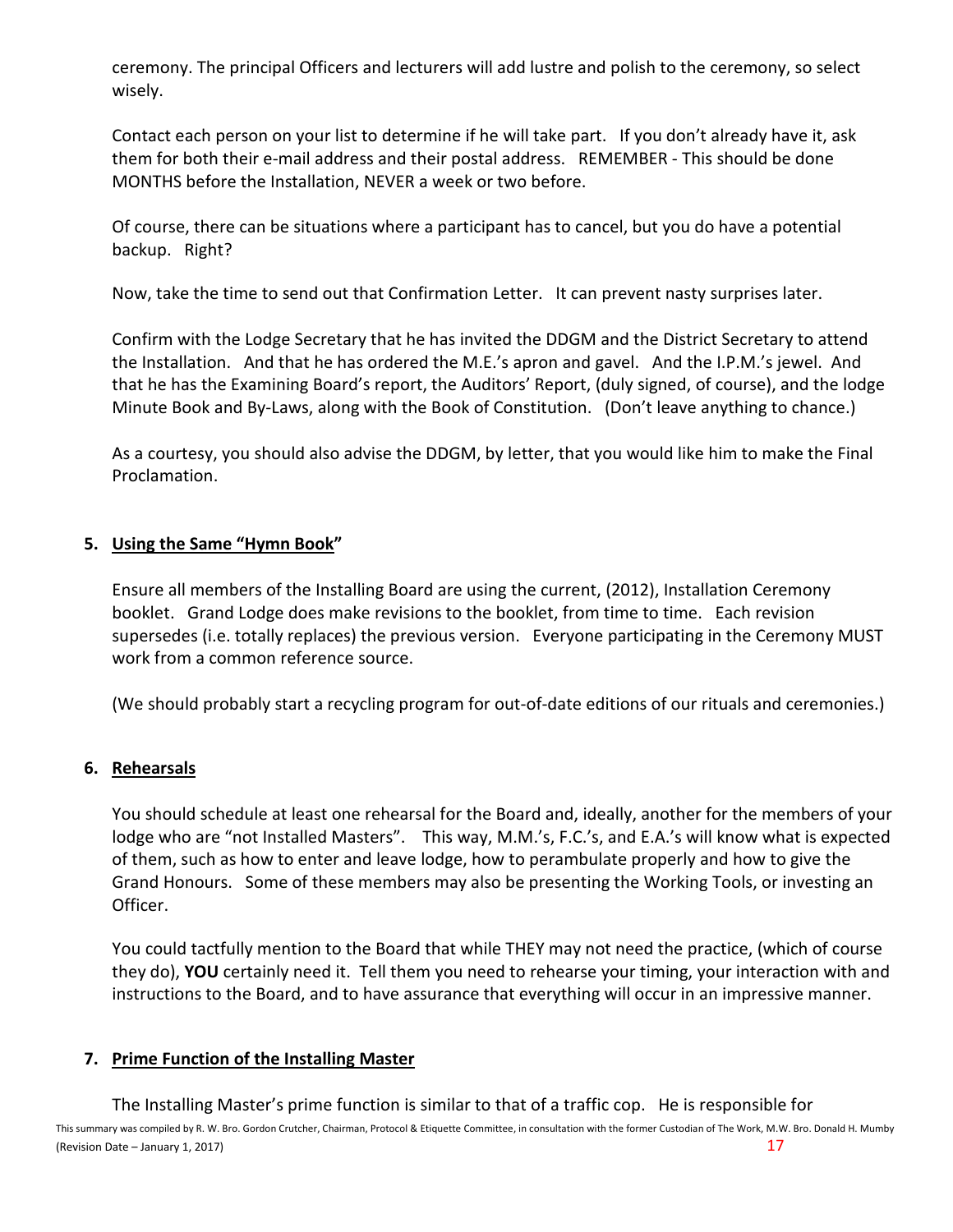everything; for the "big picture". He keeps the ceremony moving along in an orderly fashion.

When the day for the Installation arrives, it can be very hectic for the I.M. Last minute phone calls, cancellations, substitutions, questions . . . There is a lot happening. It can be very confusing. So, here's a suggestion about another tool that you could use. It's an expanded version of the Ceremony's worksheet. It outlines the entire Ceremony, in order:

- With the name of the person doing the task
- Together with the first couple of lines of his ritual.
- While there should be only one prompter, we have all been at an Installation (and a Degree) where the prompter momentarily loses his place, for a variety of reasons.
- In such a situation, the I.M. can get the Board Member started and the prompter back on track.

**IMPORTANT**: This is not meant to suggest in any way that reading from the *Ceremony of Installation* booklet is an acceptable alternative to delivering the ritual from memory!

## **8. And In Conclusion**

That's it - but is it? Just a few last reminders:

As the Installing Master, remember that you are to assume the chair in the First Degree, after all the other business of the lodge that evening has been completed.

It is left to the discretion of the W.M., the I.M., and the M.E., whether any visiting brethren, (including the Installing Board), are received into the lodge in the First Degree, or the Second Degree.

It is the I.M. (or a designated P.M.) who opens the lodge in the Second Degree, and then proceeds with the Ceremony.

The Officers of the Installing Board will be asked to take their chairs, (either formally or informally), before the M.E. is presented.

# **9. Wrapping Up**

Here are a few final suggestions:

- Upon assuming the chair, (and thanking the W.M. for the privilege), you could remind the brethren of several things:
	- There is only one prompter and who it is;
	- Any local traditions are not a part of the ritual and must be avoided;
- When assigning work, it is quite acceptable to have other Past Masters open the lodge in the Second and Third Degrees, as well as to open and close the Board. The gavel must be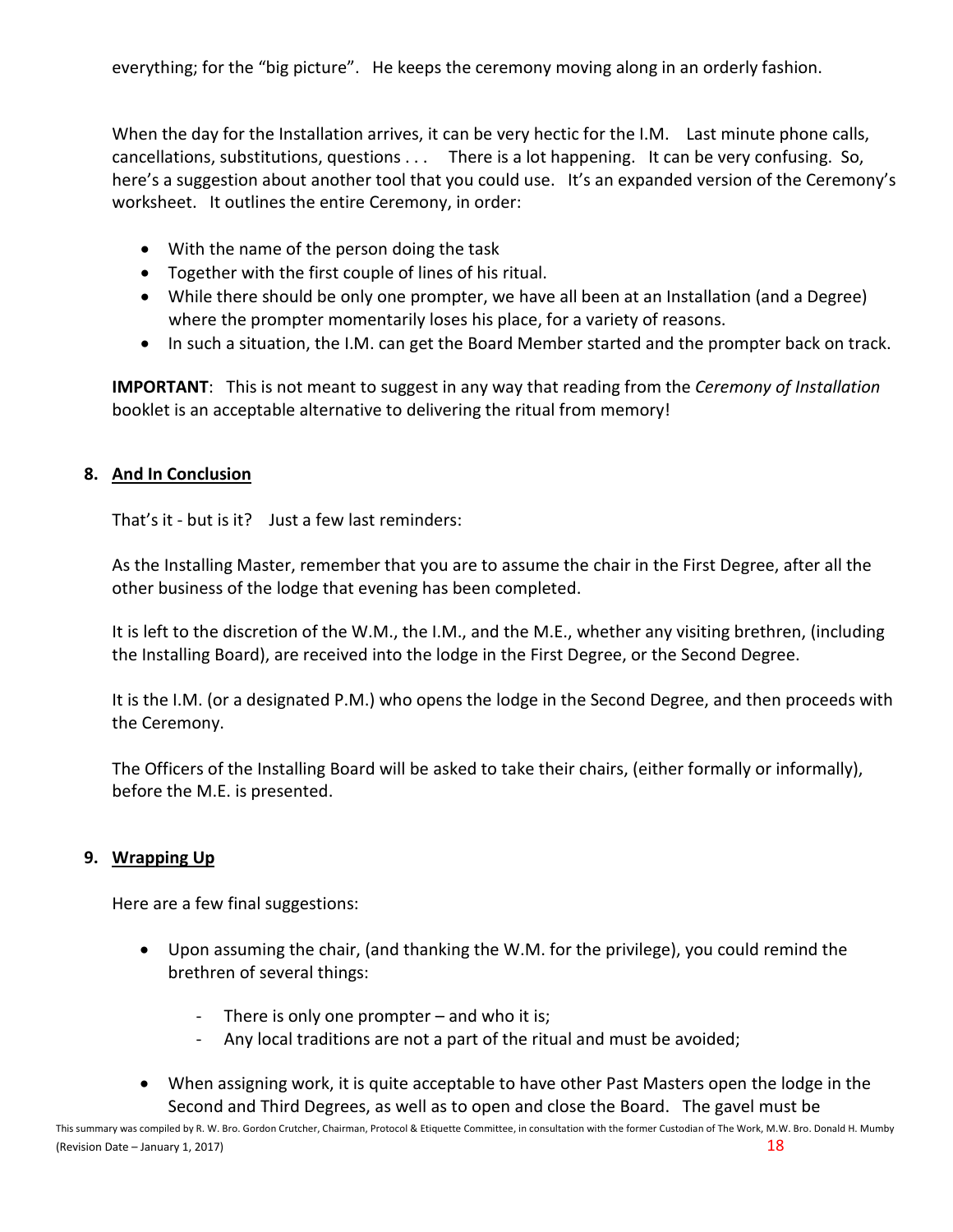exchanged in the proper form, (except when closing the Board, of course).

- Should an appointed Officer Elect be unable to attend, he may be invested by proxy. (This is not the case, though, with an elected officer.)
- Should the outgoing W.M., for some reason, not be available to be invested as I.P.M.:
	- This can be done at a later date.
	- A Board of Installed Masters must be opened at that time, if one is required.
	- The Board is a separate entity. As such:
		- (1) There is no need to first open lodge in the Second or Third Degree.
		- (2) A Board can be opened directly from the First Degree.
- Have an information card prepared, listing the names of the Officers Elect in the order you want them to re-enter the lodge, after the Board has been closed. (This would be the order in which they are to be Invested.)

Give this card to the Senior Warden Elect, as he is responsible for lining up the Officers in the vestibule. Also give a copy of the card to the Tyler of the Board, and the D of C.

- In keeping with the significance of the evening, the I.M. should definitely wear a tuxedo (i.e. Black Tie), as is also the case with every other Member of the Installing Board. If applicable, they also should be wearing their dress regalia.
- Prior to the ceremony, reserve a chair for yourself to the right of the I.P.M.'s chair. This is especially important if the lodge room is full. That's where you will need to sit after the I.P.M. has been invested and escorted to his chair.

(DO NOT ASK THE I.P.M. TO GIVE UP HIS CHAIR AFTER HE HAS BEEN INVESTED.)

- Remind the W.M. that if he wishes to express his appreciation to the I.M. (or anyone else) at the end of the Ceremony, he should take no longer than three minutes to do so. (Even Oscar recipients at the Academy Awards are on the clock.) This is not an appropriate occasion for him to unduly add to the length of the evening. Our motto is: **"In by 8:00, out by 10:00".**
- Every Worshipful Master should be given the learning opportunity and enjoy the experience of acting as an Installing Master. To encourage this, a copy of the current edition of the *Ceremony of Installation* booklet should be presented to the new Worshipful Master on the night of his Installation. With a year to prepare himself, he will certainly be able to preside with competence and confidence twelve months hence.

*Full acknowledgement for the inspiration and original creation of this material is given to R. W. Bro. John E. Stevens, PDDGM, London East District - and also to R.W. Bro. William A. Elliott, PDDGM, Victoria District, for his assistance in suggesting some revisions.*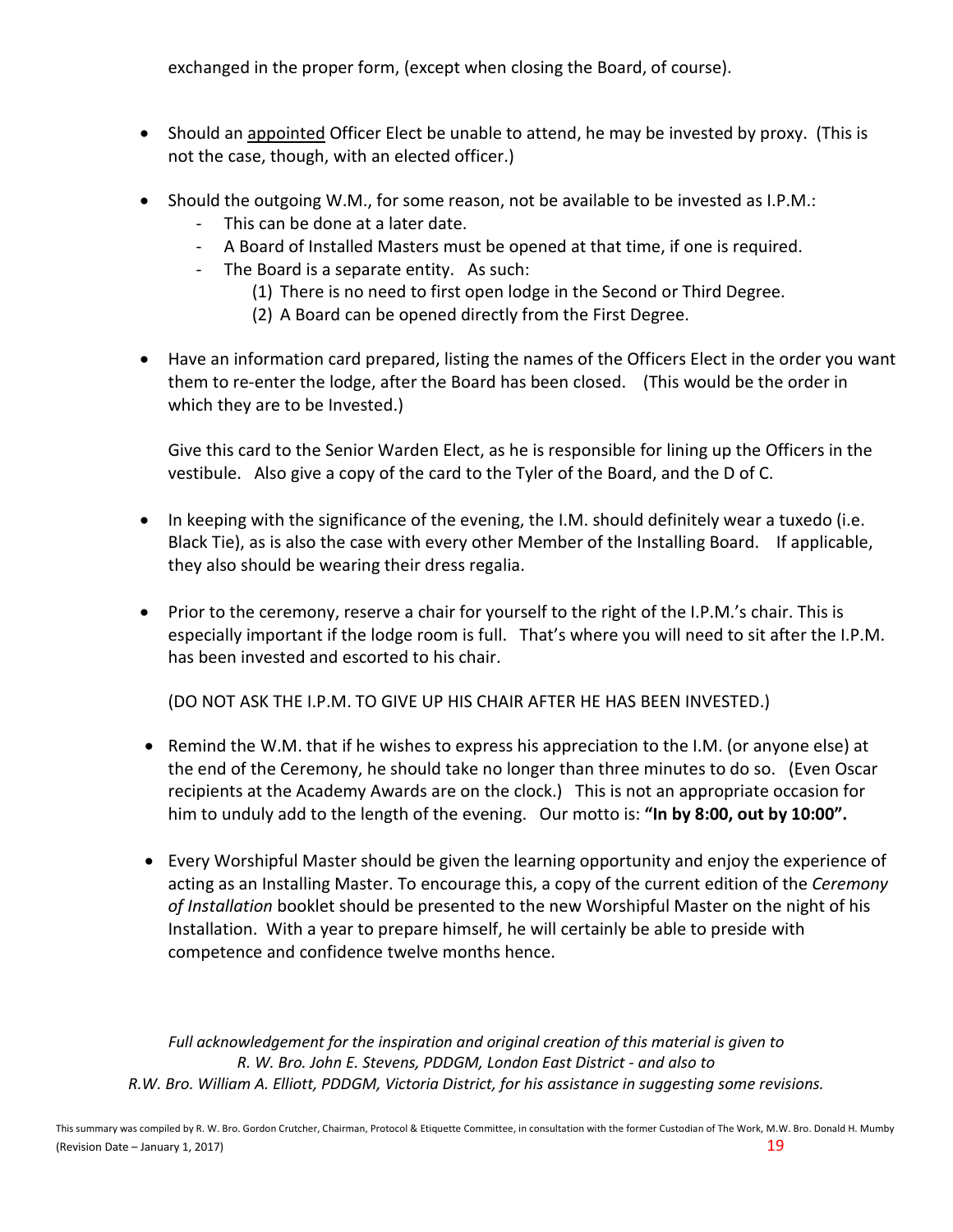# **DUTIES OF THE DIRECTORS OF CEREMONIES**

- The Director of Ceremonies, and his Assistant, should be among the first to arrive at the lodge, on the evening of Installation.
- Both should have an up-to-date copy of the trestle board. One copy should be marked, using a yellow highlighter, as those brethren arrive who are participating in the Ceremony. This will quickly alert the Director of Ceremonies (and the Installing Master) to any possible unfilled parts. Hopefully arrangements can then be made to assign those parts to other brethren present. When the Board is filled, the highlighted copy should be given to the Installing Master, as he goes into lodge.
- If any non-masons are present, (for the presentations), the D of C should instruct the Tyler to have them readily available and waiting in the vestibule before the lodge is called off. (You don't want undue delays when it is time to admit these visitors into the lodge room.)
- The D of Cs should also ensure any visitors, (and the Board), are lined up in the proper order in which to enter the lodge.
- The D of Cs could lead the Board into the lodge, one at the head of each line.
- As the Board is being seated, the D of Cs should be locating the items in the lodge room that will be needed, (e.g. the second kneeler, where the collar and wands will be placed, etc.).
- As the presentations are made, the D of Cs should be in the background to take charge of the apron, (and see that it is sized to fit the Master Elect), and the gavel. The D of Cs will place any packaging and wrapping material out of the way.
- The D of Cs should take the apron and gavel to the East, where they can be quickly retrieved at the proper time.
- The D of Cs should make sure there are two empty seats in the North, one for the Master Elect and the other for one of them to sit beside him.
- When those who are not Installed Masters are instructed to retire, the D of Cs can assist in checking that no one but Installed Masters remains in the lodge, except for the Master Elect.
- The Tyler should be instructed that the Officers Elect are to be lined up in their order of Investiture when they return to lodge – and the first to enter. The Tyler can be reminded about this when the "Not installed Masters" are retiring.
- See the note (in the "Ritual and Protocol" section above) about assembling most of the regalia BEFORE the lodge is opened. If this has not already been done, a few minutes spent sorting the regalia at this time can save much time and confusion latter.
- The Tyler should also be made aware that the Ceremony of Installation typically takes about 15 minutes to complete. He should ensure all Master Masons are assembled in the vestibule and ready to re-enter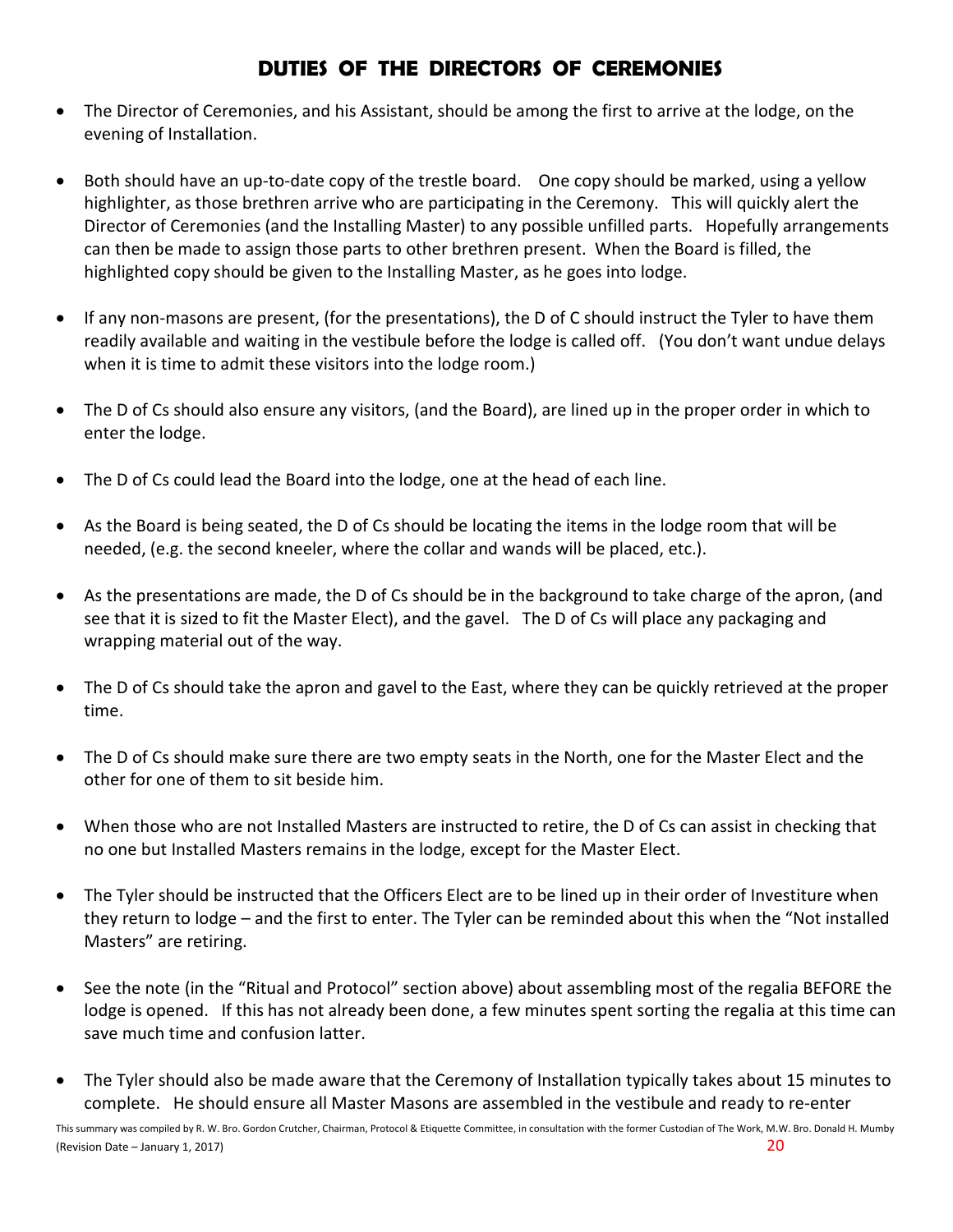lodge, within this time frame. (The brethren often disperse to the Banquet Room, the washroom, or outside for a smoke. The Tyler may need to ask them to reassemble.)

- The D of Cs should also check to see that the Constitution, Lodge By-Laws and Minute book are available when they are needed later.
- After the Obligation in the Board, the Assistant D of C should position himself in the East, holding the Master Elect's apron and gavel, (and the IPM's collar), so they will readily available at the proper time. These items should be given directly to the brethren doing the investitures.
- If there is a large group of MMs returning, the Assistant D of C may assist with the grip and word at the door. The D of C should see that the Officers Elect and everyone else who has been (re)admitted line up in the West, with any "overflow" lining up in the North and South.
- They make sure that the seats reserved for the Officers are not taken by someone else. It is most convenient and expedient if these reserved seats are in the North East.
- In the MM and FC degrees, the D of Cs should line up the Officers Elect prior to their perambulating, (if only the Officers are to perambulate). (Remember: Some of the Officers Elect may be Installed Masters and are sitting elsewhere in the lodge.)
- The D of C leads each perambulation. After doing so, lead the Officers Elect back to their seats and line them up in front of their seats, in the order in which they will be invested. (The new W.M. will knock to seat the brethren who have perambulated.)
- The D of C (or his Assistant) should be at the door, after the lodge has been closed in the Third and Second degrees, to escort any FCs or EAs to the altar. He also directs them not to salute until they are instructed to do so by the I.M.
- Remember that the D of C is to lead the brethren in the Grand Honours in the First Degree, at the proper time and without direction. During the giving of the Grand Honours, all brethren (including the D of C) will face the newly Installed Worshipful Master. The W.M. will stand, at the S of F, while the Grand Honours are being accorded to him.
- During the investiture of the Officers Elect, the D of C will escort the new Officer to the East and remain with him. The D of C will instruct each new Officer to salute the W.M., following his investiture, and will then escort each Officer to his new station.
- The Assistant D of C will hand the proper regalia to the brother doing the investiture.

### **Good Directors of Ceremony can shave minutes off the length of an Installation, as well as making it a much more impressive and enjoyable evening for everyone.**

*Prepared by R.W. Bro. James Pearson, PDDGM of York District, a Member of the Protocol & Etiquette Committee and also the Grand Lodge of Instruction Team*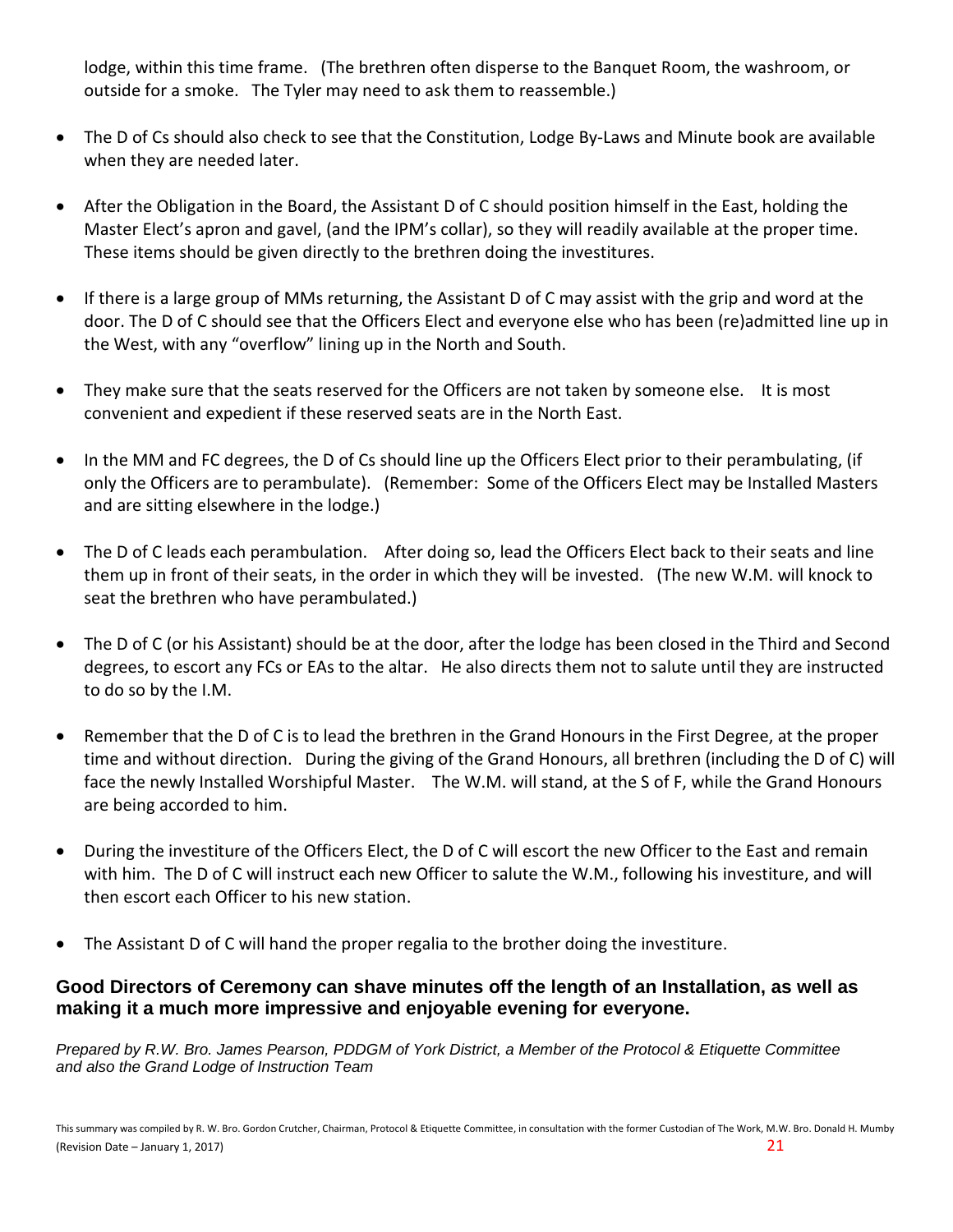# **DIRECTORS OF CEREMONIES CHECKLIST**

|                | <b>INSTALLATION</b>                                                                                                                                                                                                                          | Performed<br><b>By</b> |
|----------------|----------------------------------------------------------------------------------------------------------------------------------------------------------------------------------------------------------------------------------------------|------------------------|
|                | Locate and size W.M.'s apron                                                                                                                                                                                                                 | D of C                 |
|                | Locate cushion for the M.E. to kneel upon in the West                                                                                                                                                                                        | D of C                 |
|                | Locate and position the regalia stand in the proper location                                                                                                                                                                                 | Ass't D of C           |
|                | Reserve two seats near the stand, for the D of Cs                                                                                                                                                                                            | AD of C                |
|                | After the Officers of the Board have been assembled at the altar, escort<br>the Ws to their chairs, if the I.M. has so directed                                                                                                              | D of C                 |
|                | Remind presenter of M.E. to stand on M.E.'s left and to salute before speaking.                                                                                                                                                              | D of C                 |
|                | If necessary, collect all collars as the "all not I.M.s" leave. (Don't forget the<br>Tyler's collar and sword.)                                                                                                                              | <b>Both</b>            |
|                | Do NOT collect the Deacon's wands. (They will be needed when closing in<br>the Third Degree.)                                                                                                                                                |                        |
|                | Attend the M.E. when he:<br>Kneels in the W;<br>Advances to the A (and at the A);<br>$\blacksquare$<br>Is placed N of A, facing E;<br>During the secret work;<br>$\blacksquare$<br>Is placed in the E, facing N.<br>$\overline{\phantom{a}}$ | D of C                 |
|                | Place the IPM in the E, facing his chair.                                                                                                                                                                                                    | D of C                 |
|                | Hand the IPM's collar to the I.M.                                                                                                                                                                                                            | AD of C                |
|                | Escort IPM to his chair.                                                                                                                                                                                                                     | D of C                 |
|                | THIRD DEGREE                                                                                                                                                                                                                                 |                        |
|                | Attend at the door to receive the returning MMs.                                                                                                                                                                                             | <b>Both</b>            |
|                | Lead in the Officers Elect first. Assemble them at altar for proclamation<br>and salutation. Line up remaining MMs beside and behind Officers Elect,<br>with any "overflow" lining up in the North and South.                                | <b>Both</b>            |
| $\blacksquare$ | After the proclamation and salutation, lead the Officers Elect in the<br>perambulation, (if only they are to perambulate).                                                                                                                   | D of C                 |
|                | Do not stop at altar.                                                                                                                                                                                                                        |                        |
|                | Place the Officers Elect at their seats, (preferably in N/E), in their order<br>of Investiture.                                                                                                                                              | D of C                 |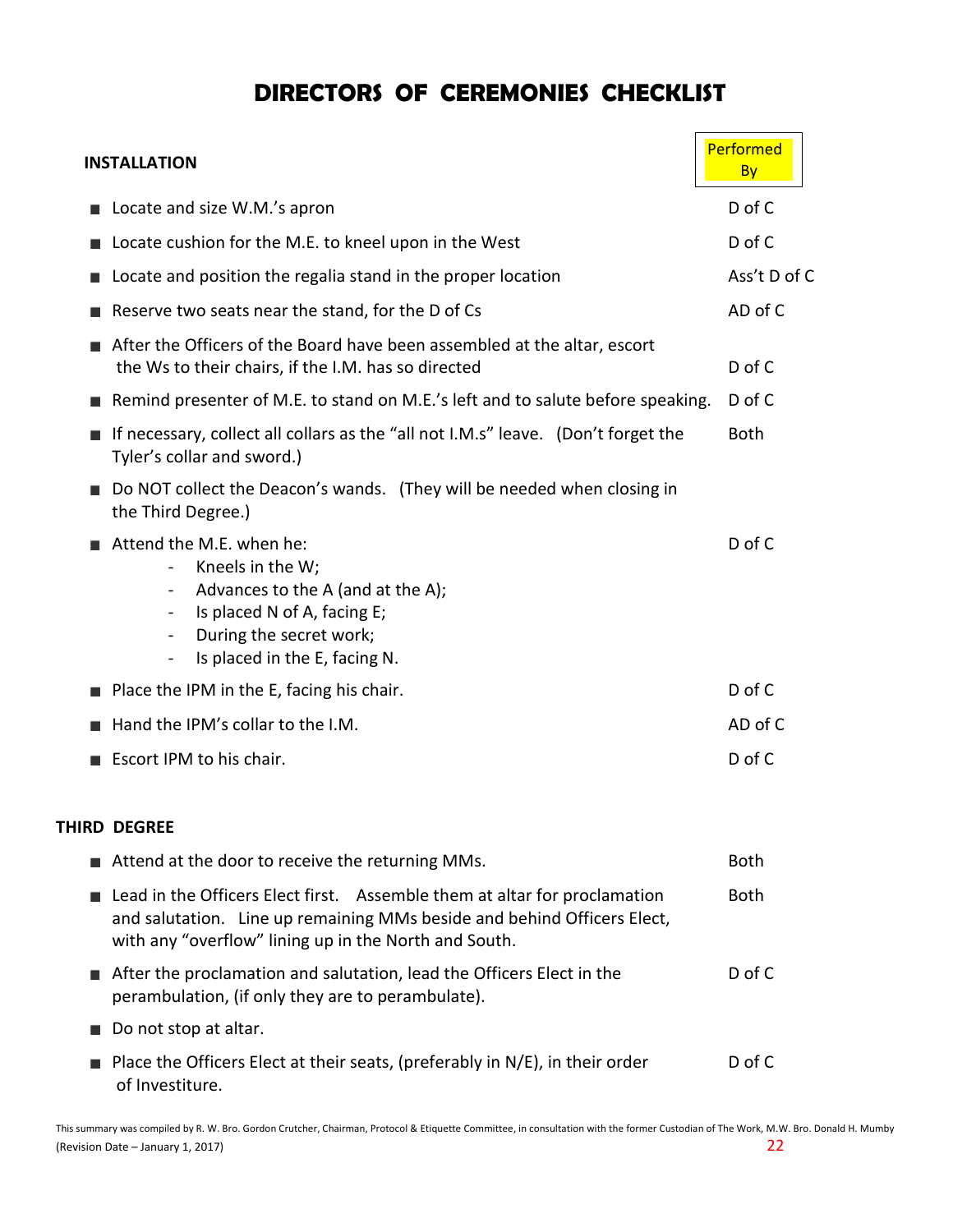|                                                                                                                                                                                                                          | Performed<br><b>By</b> |
|--------------------------------------------------------------------------------------------------------------------------------------------------------------------------------------------------------------------------|------------------------|
| <b>SECOND DEGREE</b>                                                                                                                                                                                                     |                        |
| Assemble them at altar<br>Attend at the door to receive any returning FCs.<br>for proclamation and salutation.                                                                                                           | $D$ of $C$             |
| If their assigned seats are located there, (recommended), the Officers Elect<br>will be standing in the N/E as the FCs are admitted and assembled.                                                                       | $D$ of $C$             |
| After the proclamation and salutation, lead the Officers Elect in the<br>perambulation (if only they are to perambulate).                                                                                                | D of C                 |
| Do not stop at altar.                                                                                                                                                                                                    |                        |
| Place the Officers Elect at their seats, (preferably in N/E), in order of their<br>Investiture.                                                                                                                          | D of C                 |
| <b>FIRST DEGREE</b>                                                                                                                                                                                                      |                        |
| Attend at door to receive any returning EAs. Assemble them at the altar for<br>proclamation, salutation and the giving of Grand Honours.                                                                                 | AD of C                |
| <b>If their assigned seats are located there, (recommended), the Officers Elect</b><br>will be standing in the N/E as the EAs are admitted and assembled. (The<br>of C should also be standing near the Officers Elect.) | $D$ of $C$             |
| After the proclamation, lead the brethren in the Grand Honours.                                                                                                                                                          | D of C                 |
| This is done from N of the A. You can make the announcement facing W<br>but then turn and face the new W.M.                                                                                                              | D of C                 |
| After the salutation, lead all members of the lodge in the perambulation                                                                                                                                                 | $D$ of $C$             |
| Do not stop at altar.                                                                                                                                                                                                    |                        |
| Place the Officers Elect at their seats, (preferably in N/E), in order of their<br>Investiture.                                                                                                                          | D of C                 |
|                                                                                                                                                                                                                          |                        |

#### **INVESTITURES**

- The Officers Elect are invested in groups, such as:
	- 1. The Wardens
	- 2. The Chaplain, Treasurer, Secretary and Assistant Secretary
	- 3. The Deacons
	- 4. The D of C and the Stewards
	- 5. The Organist, Inner Guard and the Tyler
	- 6. The Historian